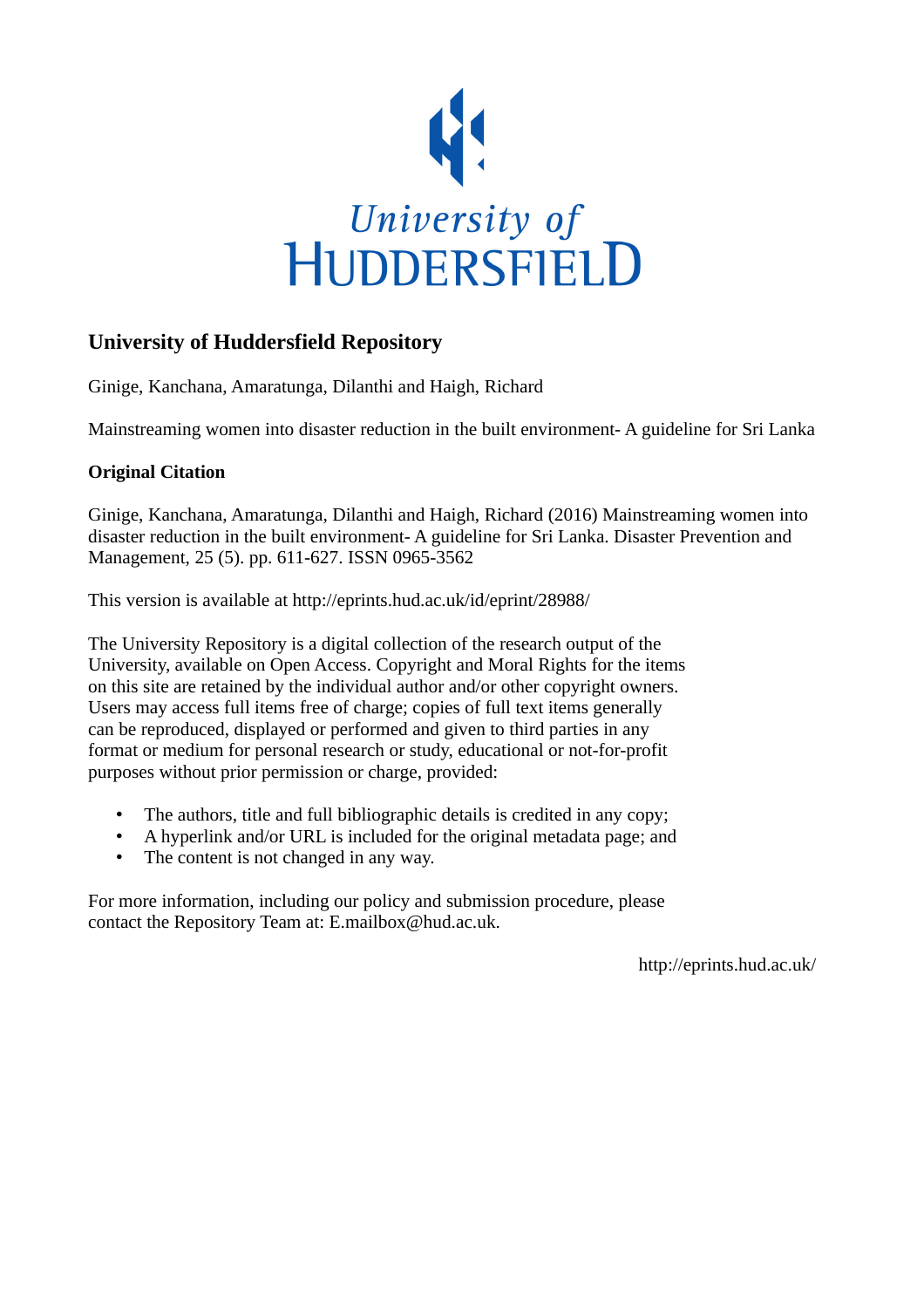



# **Disaster Prevention and Management: An International**

Mainstreaming women into disaster reduction in the built environment: A guideline for Sri Lanka

Kanchana Ginige Dilanthi Amaratunga Richard Haigh

## **Article information:**

To cite this document: Kanchana Ginige Dilanthi Amaratunga Richard Haigh , (2016)," Mainstreaming women into disaster reduction in the built environment A guideline for Sri Lanka ", Disaster Prevention and Management: An International Journal, Vol. 25 Iss 5 pp. 611 - 627 Permanent link to this document: <http://dx.doi.org/10.1108/DPM-11-2015-0255>

Downloaded on: 20 December 2016, At: 03:32 (PT) References: this document contains references to 25 other documents. The fulltext of this document has been downloaded 92 times since 2016\*

## **Users who downloaded this article also downloaded:**

(2016),"A study of housing reconstruction and social cohesion among conflict and tsunami affected communities in Sri Lanka", Disaster Prevention and Management: An International Journal, Vol. 25 Iss 5 pp. 566-580 http://dx.doi.org/10.1108/DPM-04-2016-0070

(2016),"An integrated social response to disasters: the case of the Indian Ocean tsunami in Sri Lanka", Disaster Prevention and Management: An International Journal, Vol. 25 Iss 5 pp. 595-610 http://dx.doi.org/10.1108/DPM-11-2015-0263

Access to this document was granted through an Emerald subscription provided by All users group

# **For Authors**

If you would like to write for this, or any other Emerald publication, then please use our Emerald for Authors service information about how to choose which publication to write for and submission guidelines are available for all. Please visit www.emeraldinsight.com/authors for more information.

## **About Emerald www.emeraldinsight.com**

Emerald is a global publisher linking research and practice to the benefit of society. The company manages a portfolio of more than 290 journals and over 2,350 books and book series volumes, as well as providing an extensive range of online products and additional customer resources and services.

Emerald is both COUNTER 4 and TRANSFER compliant. The organization is a partner of the Committee on Publication Ethics (COPE) and also works with Portico and the LOCKSS initiative for digital archive preservation.

\*Related content and download information correct at time of download.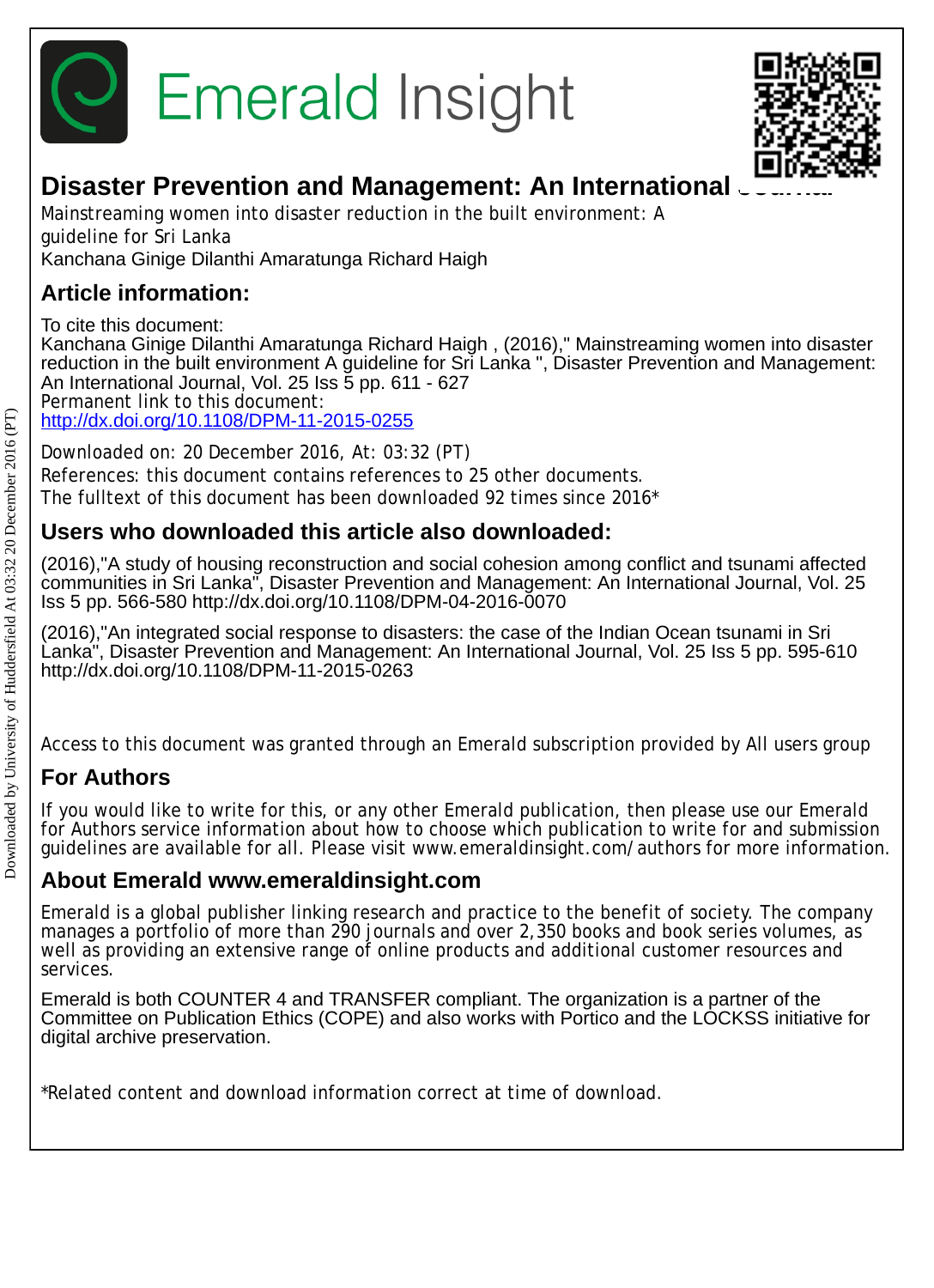# Mainstreaming women into disaster reduction in the built environment

# A guideline for Sri Lanka

Kanchana Ginige

Northumbria University, Newcastle upon Tyne, UK, and Dilanthi Amaratunga and Richard Haigh Global Disaster Resilience Centre, University of Huddersfield, Huddersfield, UK

## Abstract

**Purpose** – The purpose of this paper is to introduce a guideline to mainstream women into disaster reduction in the built environment in Sri Lanka.

Design/methodology/approach – The paper is based on ten in-depth interviews conducted with professionals engaged in disaster risk reduction in the built environment in Sri Lanka. The interviews are complemented by a comprehensive literature review conducted on the impacts of 2004 Indian Ocean tsunami on women in Sri Lanka, and the country's status of mainstreaming women into disaster reduction in the built environment.

Findings – The paper presents a guideline for mainstreaming women into disaster reduction in the built environment in Sri Lanka which consists of factors influencing the process, main steps, parties responsible, required resources, required expertise, appropriate stages of development to conduct the process, barriers to the process and how to improve the process.

Originality/value – At present, there are no guidelines which specifically inform how to mainstream women into disaster reduction in the built environment in Sri Lanka. Such guideline is significant to reduce women's vulnerability to natural disasters and also to tackle disaster vulnerabilities of the built environment in general.

Keywords Sri Lanka, Built environment, Natural disasters, Guideline, Women's vulnerability Paper type Research paper

## Introduction

The aftermath of the Indian Ocean tsunami in 2004 demonstrated that there were significant gender issues in Sri Lanka. According to the United Nations (2009), male survivors from the tsunami outnumbered female survivors by three or four to one in Sri Lanka. It is stated that the women's death toll in the tsunami was equivalent to as much as 80 per cent in some parts of the country (Ariyabandu, 2009; APWLD, 2005). The prevalence of gender issues was clearly evident in the tsunami recovery and reconstruction process.

© Kanchana Ginige, Dilanthi Amaratunga, Richard Haigh. Published by Emerald Group Publishing Limited. This article is published under the Creative Commons Attribution (CC BY 3.0) licence. Anyone may reproduce, distribute, translate and create derivative works of this article (for both commercial & non-commercial purposes), subject to full attribution to the original publication and authors. The full terms of this licence may be seen at: http://creativecommons.org/licences/by/3.0/ legalcode

Guideline for Sri Lanka

611

Received 7 November 2015 Revised 29 May 2016 Accepted 28 June 2016



Disaster Prevention and Management Vol. 25 No. 5, 2016 pp. 611-627 Emerald Group Publishing Limited 0965-3562 DOI 10.1108/DPM-11-2015-0255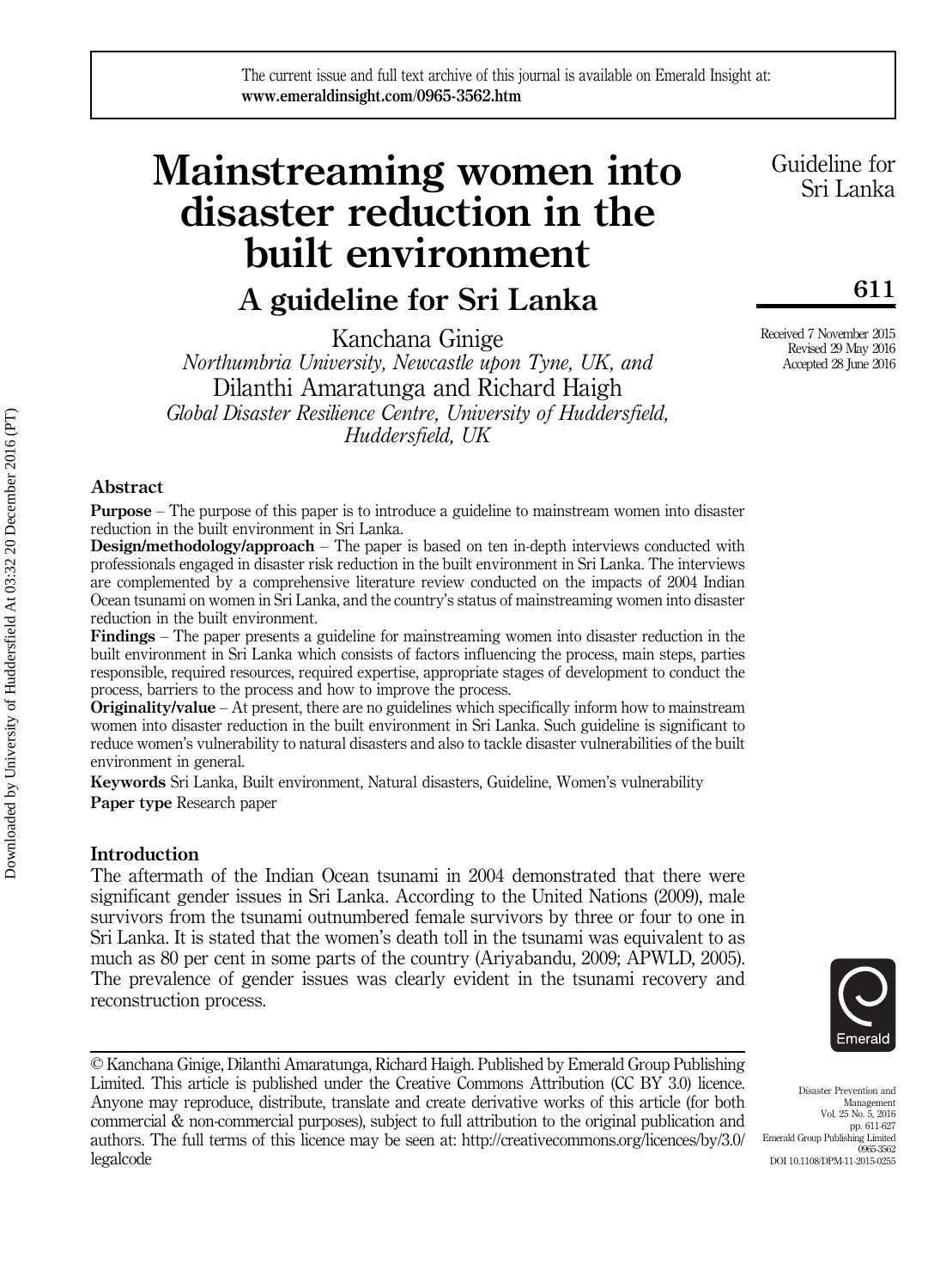The significance of recognising the different roles, capacities, vulnerabilities and needs of women, and considering them in disaster risk reduction (DRR) has always been emphasised by policy makers and the research community due to the higher disaster vulnerability of women (Kottegoda, 2011; Gender and Disaster Network, 2009; UN/HABITAT, 2004; UN/ISDR, 2002). The adverse effects to women caused by the 2004 tsunami highlighted the significance of reducing women's disaster vulnerability and ensuring the healthcare, privacy, security and safety of women in the event of a disaster. The impacts urged the necessity of incorporating a gender perspective into DRR in Sri Lanka more than ever in the past.

On the other hand, incorporating a gender perspective into DRR in the built environment is also important to tackle women's higher disaster vulnerabilities and also to achieve overall DRR due to the significant role of the built environment in DRR (Ginige *et al.*, 2009). The vital role of the built environment in fulfilling human activities brings severe disruption to the ability of society to function economically and socially when its elements are damaged or destroyed by disasters (Haigh and Amaratunga, 2010). The majority of human and direct economic losses from natural hazards occur as a result of damage to the built environment (Max Lock Centre, 2009; Benson and Twigg, 2007). Notably, developing countries experience more human and economic losses from natural disasters than developed countries due to the non-availability of sufficient capacity in their construction industries (Benson and Twigg, 2007; Ofori, 2002). Therefore, incorporating a gender perspective into DRR strategies and measures in the built environment in order to minimise the disaster vulnerabilities of women is significant in a country like Sri Lanka.

However, there has no adequate attention been paid to bringing a gender perspective into DRR particularly into the built environment in order to reduce women's vulnerability (Ginige *et al.*, 2009). The paper in this context aims to present a set of guidelines that has been developed to fulfil the gap in the built environment in Sri Lanka based on the concept of gender mainstreaming. Gender mainstreaming is the process of assessing the implications for different gender groups of any planned action. It is a strategy for making the concerns and experiences of women as well as men an integral part of the design, implementation, monitoring and evaluation of policies and programmes at all levels to ensure that women and men benefit equally (United Nations Economic and Social Council, 1997). Accordingly, the term "mainstreaming women into DRR in the built environment" in the paper refers to the process of identifying the DRR-related needs and knowledge of women in local communities, and integrating them into the development within the built environment in order to reduce women's disaster vulnerabilities.

This paper demonstrates the methodology of the study which was employed to develop the guideline and a review of the progression of DRR in the built environment and mainstreaming women in Sri Lanka prior to presenting the guideline in the subsequent sections. The guideline is followed by the conclusions of the paper.

#### Methodology

The paper is based on a study which incorporated a social constructivism view point to design the research. The research design associated the constructionism ontology and interpretivism epistemology. It adopted a case study approach as the strategy of enquiry and the case study design comprised a single case, holistic design, with a single unit of analysis. The unit of analysis was determined as the process of mainstreaming women into DRR in the built environment with a country specific and cross-sectional

612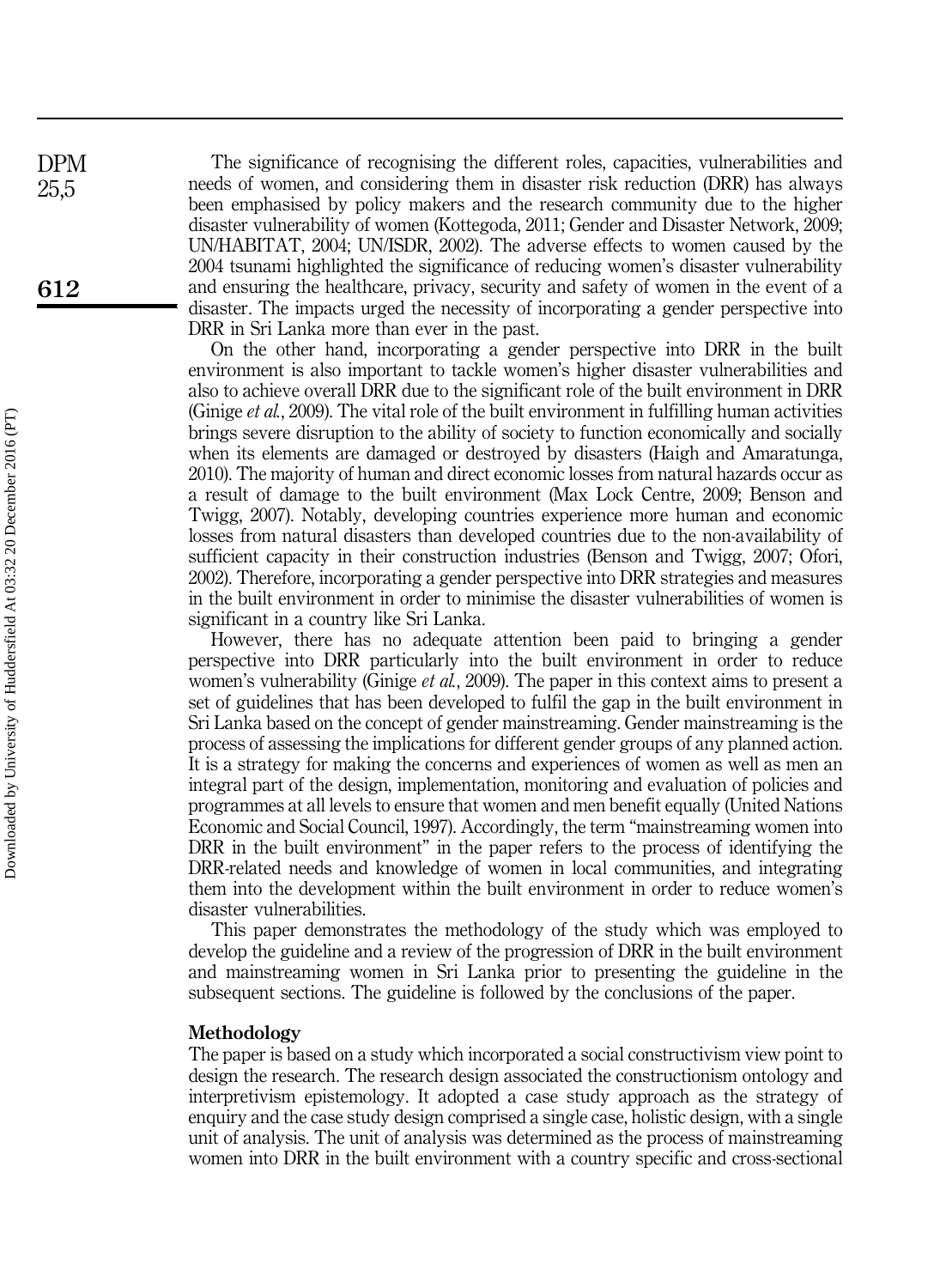case study boundary in relation to spatial and temporal variables. Sri Lanka was selected as the case study for the research.

The study was a mono method research which deployed qualitative, in-depth interviews for its primary data collection. Ten comprehensive interviews were conducted with a group of professionals which consisted of academics (referred as A1, A2, A3), practitioners (referred as P1, P2, P3, P4) and policy makers (referred as PM1, PM2, PM3) in DRR in the built environment of Sri Lanka. The study selected only professionals for its primary data collection because the research question intends to fill a gap in policy by trying to establish the process of mainstreaming women. Accordingly, data were collected using open-ended questions on the themes of, importance of mainstreaming women, current status of mainstreaming women in Sri Lanka, barriers hindering the process, ways of improvement, parties who are responsible to implement the process and the applicable protocols to regulate and implement the process. In addition to interview data, a literature review was conducted to improve the knowledge of the associated concepts pertaining to the research.

The interview data of the study were analysed based on thematic analysis. Braun and Clarke (2006) provide a detailed account of the process of thematic analysis categorising it into six phases, namely, familiarising with the data set, generating initial codes, searching for themes, reviewing themes, defining and naming themes, and producing the analysis report. Accordingly, thematic analysis of a set of interviews begins with transcribing the interview recordings and ends when the analysis report is written up presenting the content and meaning of themes in the data. In relation to the interview data of this study, a list of 98 initial codes was generated at the end of the second phase of thematic analysis. During the next three stages of the analysis process, the aforementioned list of codes was examined, reviewed, refined and in some instances, re-labelled to identify and finalise the overarching themes contained within them. As a result, three main themes were identified as follows:

- (1) DRR in the built environment in Sri Lanka;
- (2) DRR knowledge and needs of community; and
- (3) mainstreaming women into DRR in the built environment.

The aforementioned themes also contained subthemes within them. The node structure of each theme, which was obtained from NVivo 9 (Version 9) and the respective thematic map which was generated based on the node structure, were then integrated into the narratives. Further, relevant data extracts that were directly quoted from the interview responses were used in the narratives in order to ensure the reliability of the study. The analysis combined inductive reasoning and abductive reasoning in order to build systematic, explanatory accounts from concepts and meanings embedded in the interview responses.

## Integrating local communities into disaster reduction in the built environment

The Indian Ocean tsunami in 2004 was an eye opener for Sri Lanka causing the country to re-think its disaster management approach. The tsunami not only paved the way for providing a legal basis for instituting a disaster risk management system in the country, but it also caused a shift from a response-based disaster management approach to a more proactive approach to disaster management (Disaster Management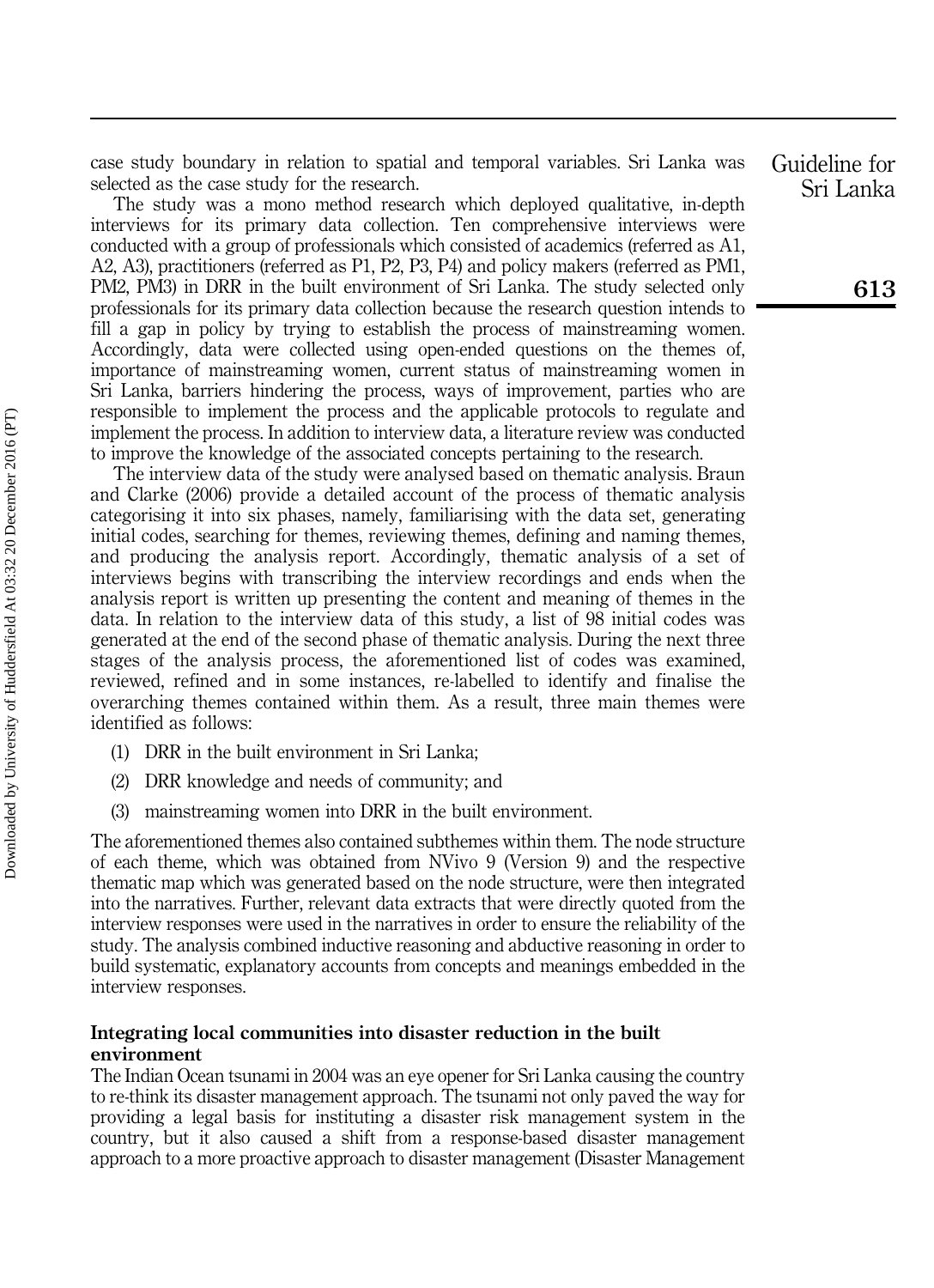Centre – Sri Lanka, 2005). However, the lack of public consultation in disaster reduction in the built environment was evident throughout the rebuilding process. A report which analysed the response, recovery and rebuilding efforts of Sri Lanka seven months after the 2004 tsunami noted that moving from a process of telling people what they could have to one in which people were asked what they wanted was a task that most governmental and non-governmental officials, were ill prepared to implement (APWLD, 2005). It suggested that aspects such as the layout of resettlement communities, i.e. the distance between houses, etc., needed to have evolved from a process of consultation with the community and with experts in the field.

In the years to follow, Sri Lanka started recognising the importance of listening to the views and suggestions of people for implementing DRR proposals. Asian Disaster Preparedness Centre (ADPC) (2011), in its report for mainstreaming DRR into the housing sector in Sri Lanka – Phase 2, admits that the site selection for housing development projects in Sri Lanka are generally undertaken on the basis of the availability of land, rather than on suitability and taking into consideration the views of beneficiaries. The National Housing Development Authority has instituted meetings with house owners, to obtain their views and suggestions, as an important step in the planning stage of its programme for mainstreaming DRR into selected housing projects (ADPC, 2011). It is emphasised in the report that these meetings are important as the people who are going to live in the houses are aware of the prevailing hazards, surrounding conditions and traditional ways of construction. In this context, the next section examines which practices and procedures are in place in Sri Lanka to facilitate incorporating the views of communities and its people into DRR.

### Existing practices to integrate local community

Although community consultation is not a common practice within the built environment in Sri Lanka, the environmental impact assessment (EIA) process provides some provision for the local community to intervene in the development decision-making process. It is an internationally agreed assessment procedure that identifies and predicts the likely environmental, social and other effects of proposed new development projects that have potentially significant environmental impact, and examines the alternatives based on preferred or most economically, environmentally and socially sound options for achieving the project objectives (Withanage, 2006; Kodithuwakku, 2004). EIA legislation in Sri Lanka allows a 30 day mandatory public commenting period for the relevant stakeholders, including the general public, to convey their opinions about the proposed development (Withanage, 2006). This consultation stage of the EIA was seen as the most appropriate current framework in Sri Lanka to embed the process of mainstreaming women by the interviewees.

However, there are many weaknesses in the current practice of EIA in Sri Lanka in relation to public consultation (Withanage, 2006; Kodithuwakku, 2004). The following list is a compilation of the main drawbacks as seen by the aforementioned two authors:

- Although public consultation is mandatory under the typical EIA process, the implementation of the process is not satisfactory in most developing countries; in Sri Lanka the EIA process in most instances is limited to a paper exercise.
- It is often seen as an obstacle to development and is a process that is, typically, rushed. As a result, the publics' right to comment on the initial environmental examination, the process which was adopted to assess the impact of less environmentally sensitive projects was withdrawn in 2000.

614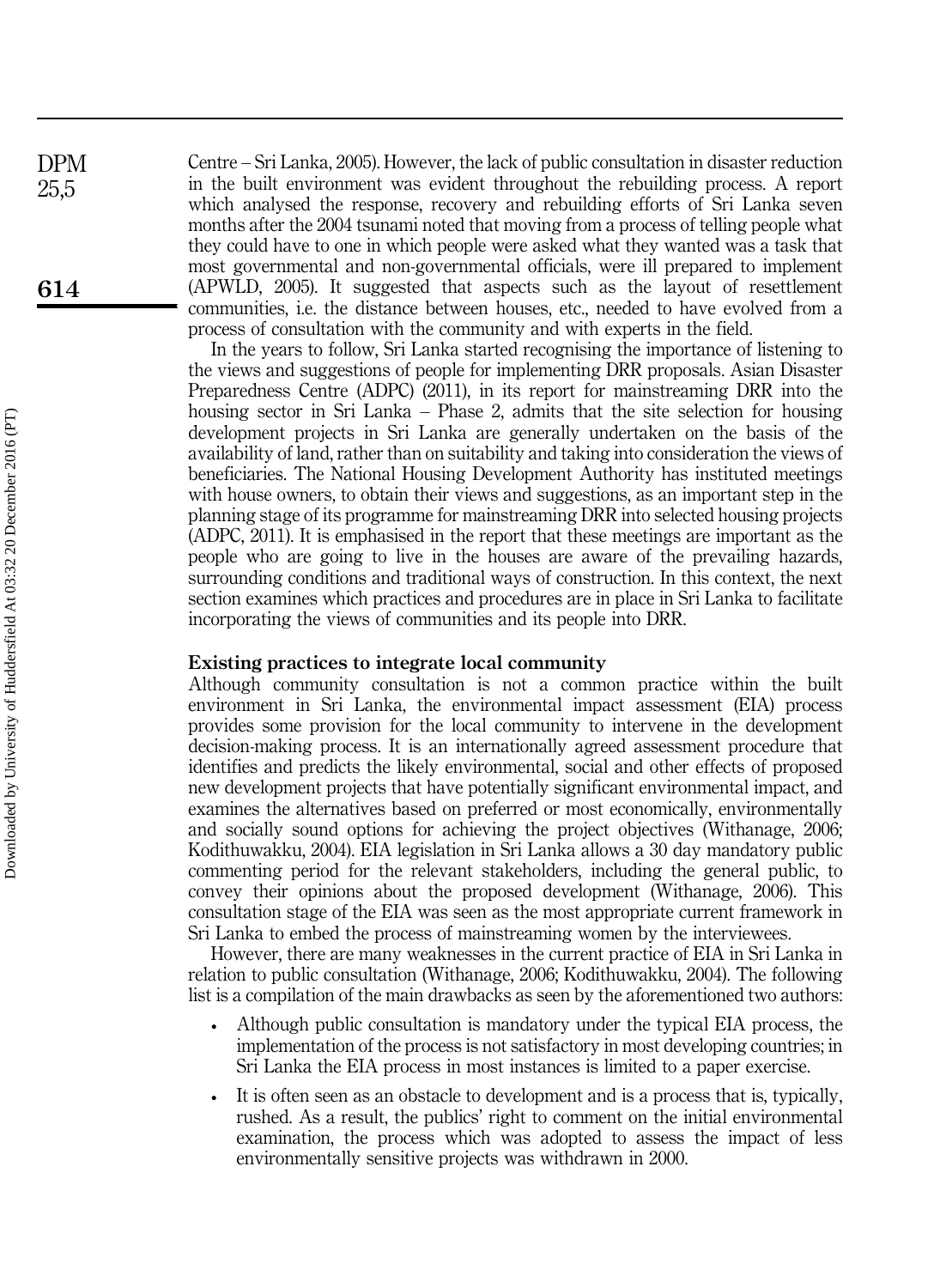- Although, the EIA consultants are supposed to be independent, the integrity of the entire process is at stake because their service is funded by the project proponents; as a result the consultants may be predisposed to recommend the execution of the project irrespective of the nature of the impact.
- The 30 day period allowed for public comment is insufficient to complete the consultation effectively.
- Although, local communities are the most important stakeholders in principle, in practice, they are usually paid the least attention, consideration and importance.
- In some instances, public feedback about development decisions is obtained but how the feedback influenced the final decisions is not properly communicated back to the community.
- The training of personnel, the guidelines and any discussion of the EIA are usually in English and unqualified people frequently find it difficult to understand the highly technical content of the EIA report.

Affirming the weaknesses identified in the aforementioned list, A2, P3 and P4 all commented in relation to the poor monitoring and evaluation mechanisms of the EIA. For example, A2 indicated that there is no proper mechanism to check whether the consultations have been conducted and, therefore, the evaluation reports can sometimes be prepared even without visiting the proposed development sites and neighbourhoods.

Accordingly, it is clear that implementation of public consultation in development process in general is not satisfactory in Sri Lanka. Having recognised the current situation of incorporating public views into development activities in general, the paper moves to provide an overview of the status of mainstreaming women into DRR in Sri Lanka.

#### Status of mainstreaming women into DRR

According to Enarson and Meyreles (2004), Sri Lanka has been a pioneer in the research on gender and disasters in South Asia. However, the level of implementation of gender sensitive policies and programmes in DRR is still not satisfactory in the country. In particular, the aftermath of the 2004 tsunami exhibited the country's inadequate gender sensitive policies and actions in relation to disaster management. According to APWLD (2005), access during the post-tsunami phase to healthcare was a critical but significantly difficult task for women, especially for pregnant women and women with small children. Furthermore, there were incidents of rape, molestation and physical abuse of women and girls during the unsupervised rescue operations and in the temporary shelters.

APWLD (2005) states that the lack of consultation with women and the lack of any sensitivity to women's issues and women's multiple roles in rebuilding and sustaining their own families, as well as their communities, were evident in the tsunami rebuilding process as well. It states that such a gender insensitive approach has led to many unsustainable reconstruction decisions, for example, the absence of kitchens from many designs for transitional housing. Furthermore, it has been illustrated that the reconstruction of infrastructure in the country took place without due consideration for the specific needs of women (Kottegoda, 2011). Although all the aforementioned issues have emerged during the response and recovery stages of a disaster, it is also important to consider them in risk reduction and to ensure that the needs of women such as Guideline for Sri Lanka

615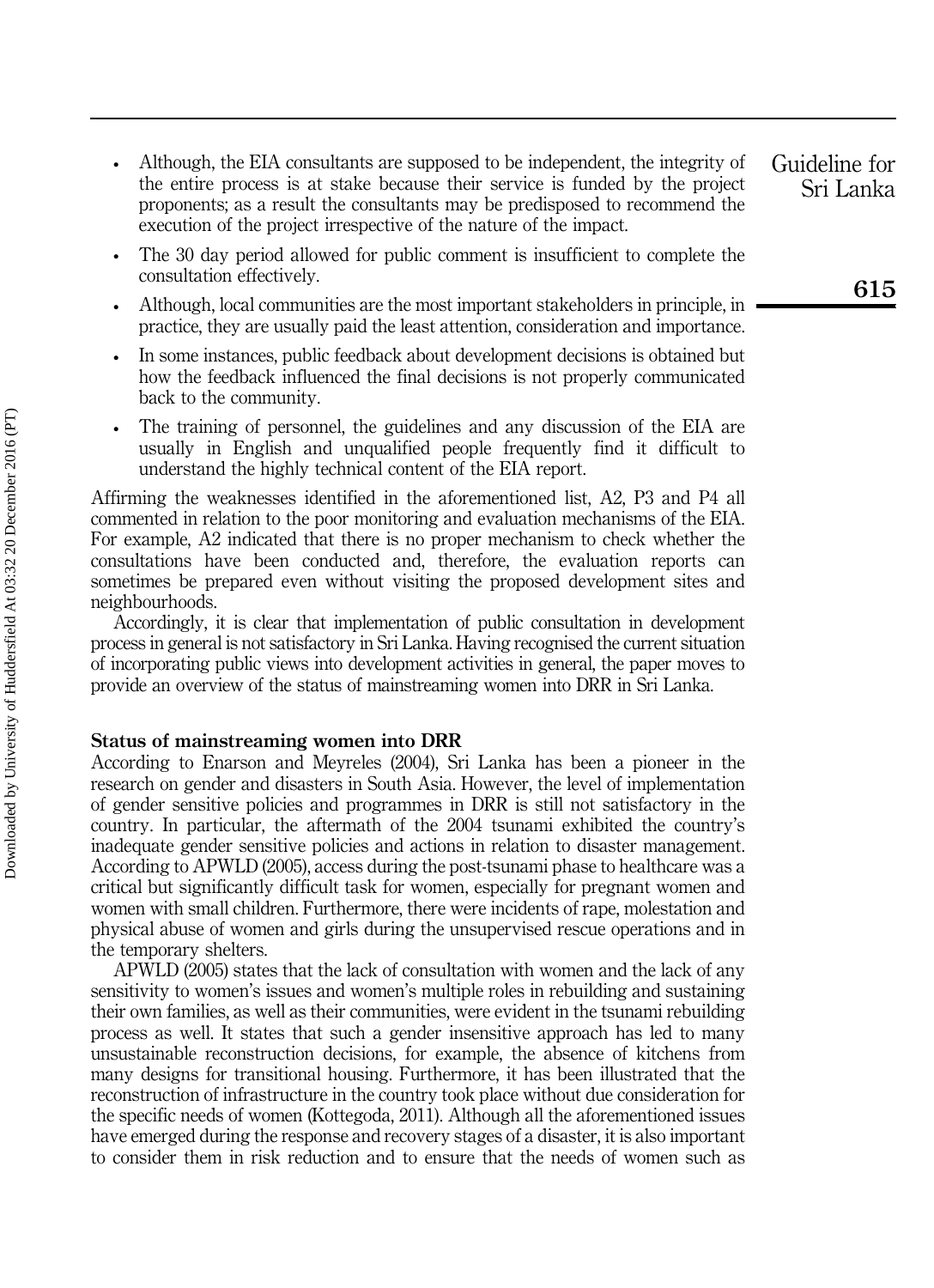security, safety, privacy, healthcare, housing, etc. are incorporated, as required, into the development activities in the built environment in order to reduce their vulnerability for future hazards.

Despite the necessity, incorporation of women's knowledge and needs into DRR in the built environment has not been endorsed explicitly in Sri Lanka. The EIA guidelines provide some reference which align with mainstreaming women into DRR in the built environment. Ensuring that any adverse impact on communities directly affected by developments are minimised and mitigated as much as possible, and avoiding any adverse impact on groups that may be disadvantaged by their gender, age, ethnicity, religion, culture, or way of life are among the standard requirements of EIA (Withanage, 2006). Notably, it is stated that EIA should ensure that any adverse impact from the location or design of projects should not fall disproportionately on disadvantaged or vulnerable groups. Thus, the EIA process, particularly the information dissemination and public consultation stage of the EIA, can be seen as a useful framework to adopt in mainstreaming women into DRR in the built environment.

Although the current EIA practice was seen to be the most relevant procedure that could be adapted to mainstream women, there are no existing protocols in the country which could directly facilitate the process of mainstreaming women in DRR in the built environment. The current EIA practice does not assess the impact of a development on different social groups separately and an EIA is prescribed only for development projects with potentially significant environmental impact. Therefore, there is a need to develop a protocol to facilitate the process in a wider range of development projects in the built environment. The set of guidelines developed to mainstream women into DRR in the built environment in Sri Lanka considering the aforementioned need is presented in the following section.

## Guidelines for mainstreaming women into DRR in the built environment Factors influencing mainstreaming women

Mainstreaming women into DRR in the built environment is not a universally standard practice that can be designed to implement in any country or place disregarding the contextual variables such as social, economic, cultural and political factors. It is a process which requires endorsement from the policy makers or higher level decision makers to be implemented whilst the extent of recognition it receives as a valid process is significantly dependent on the social, economic, cultural, religious and political environment (Ginige et al., 2014). In other words, the details of the process of mainstreaming women should be designed according to the contextual variables and, therefore, the guidelines presented in the paper are sensitive to the social, economic, cultural and political conditions in Sri Lanka which are outlined below.

Sri Lanka is a developing country with a lower middle income (World Bank, 2014). The country's human development index indicates that the life expectancy, education and income of people are at the highest level in South Asia (UNDP, 2012). Sri Lanka gained a significant economic growth following the end of the three decades' long civil conflict in 2009. Therefore, the economic and social conditions of Sri Lanka are not overly poor despite being a developing country, and incorporating a women's perspective into development within the built environment is not vastly hindered by conditions such as poverty, illiteracy, poor health and well-being, violent conflicts or political instability. Sri Lanka is a multi-ethnic, multi-religious and, as a result, a multi-cultural country. Although the mainstream culture provides equal opportunities for women, in certain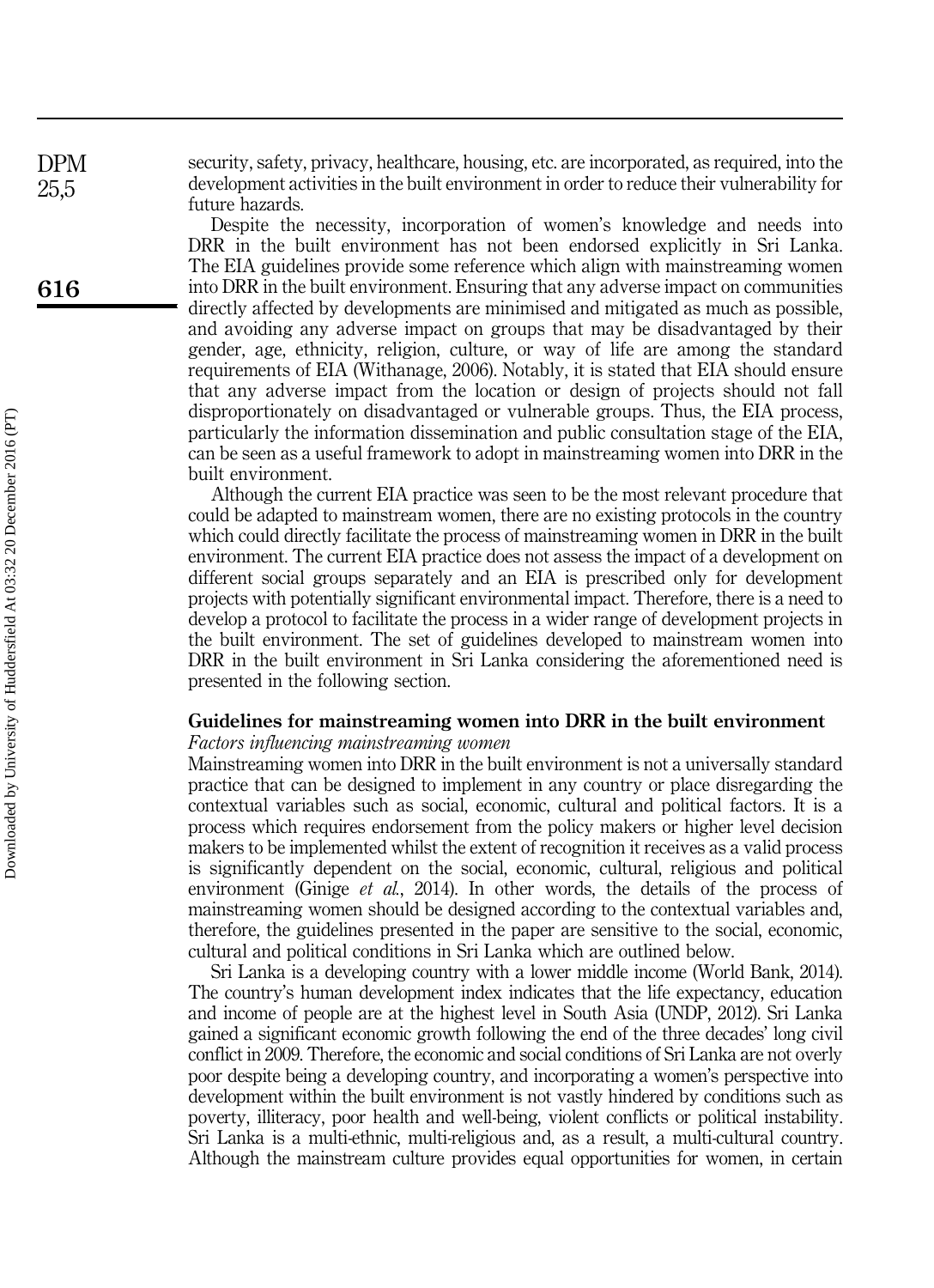communities, women are more culturally restrained with limited decision-making power, inadequate opportunities to voice their needs and knowledge and unequal access to education. However, the overall cultural and political background of the country accommodate gender sensitive policies and programmes.

On the other hand, as natural disasters, specifically climate-related hazards, pose a significant threat to economic and social development in Sri Lanka (World Bank, 2014), achieving DRR to a satisfactory level is viewed as a priority at the national level, providing a facilitating background for the initiatives which address the issue.

#### Main steps of mainstreaming women

A process for mainstreaming women into DRR in the built environment involves two main steps (Ginige *et al.*, 2014). They are:

- (1) identifying DRR-related knowledge and needs of women; and
- (2) integrating the DRR-related knowledge and needs of women into the DRR process in the built environment.

Identification of the DRR knowledge and needs of women could be conducted by using four main methods:

- (1) through directly capturing information through participatory community consultation methods;
- (2) from available literature;
- (3) via expert views; and
- (4) through complaints and feedback procedures.

The community consultation methods can be embedded in feasibility studies, or in the public consultation stage of impact assessments (EIA), depending on the scale and nature of the development project. Furthermore, the DRR knowledge and needs of women can be identified using one or a combination of multiple methods. Using multiple methods is the most advisable way of identification because it facilitates corroborating one method's findings with the information gained via other methods. Validation of information is especially important if the main mode is the participatory community consultation method because it produces non-scientific data. The interview data suggested that the DRR knowledge of women lacks scientific clarity as it is often the knowledge gained from past experiences and not by systematic means of education or training. A1, A3, P1, P2 and PM1 all agreed that incorporating knowledge which has not been scientifically validated is not acceptable in the built environment where safety and reliability are paramount for its products. However, using multiple methods for identification of DRR knowledge and needs of women depends on the availability of the information via expert views and literature, and the amount of resources which are required for the identification stage of mainstreaming women such as funds, expertise and time.

Following is a list of features of a good participatory approach that can be considered in the identification of the DRR knowledge and needs of women in this context (Cronin *et al.*, 2004). The features are:

listening instead of lecturing, encouraging development practitioners to learn from local people rather than the opposite;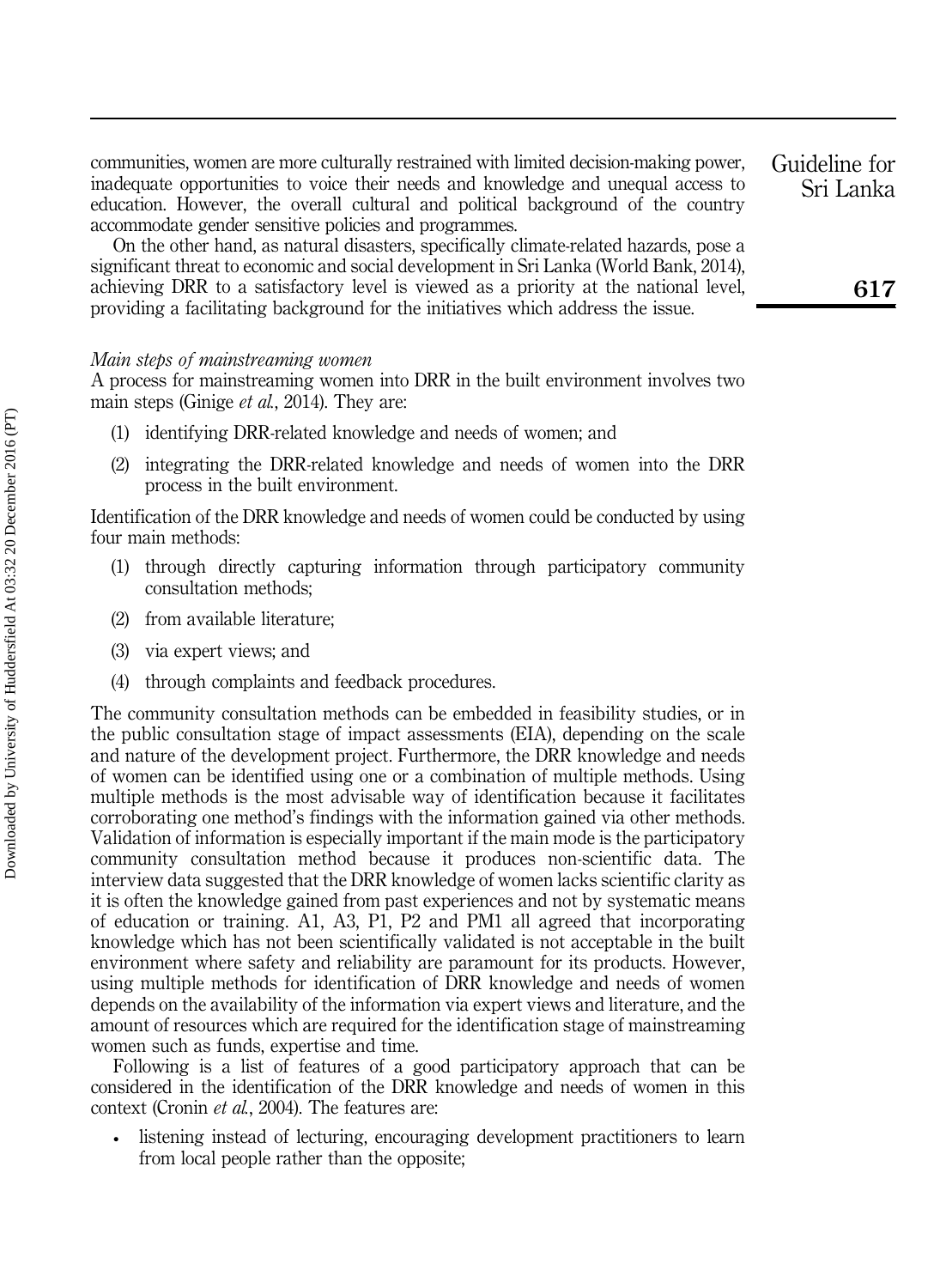| <b>DPM</b><br>25,5 | emphasising visual and diagrammatic techniques over verbal techniques to<br>allow input from all in group activities;                                                                                                                                                                                                                                                                                                                                                                                                                                                                                                                                                                                                 |
|--------------------|-----------------------------------------------------------------------------------------------------------------------------------------------------------------------------------------------------------------------------------------------------------------------------------------------------------------------------------------------------------------------------------------------------------------------------------------------------------------------------------------------------------------------------------------------------------------------------------------------------------------------------------------------------------------------------------------------------------------------|
|                    | settling for an optimal level of relevant information given limited time and<br>budget;                                                                                                                                                                                                                                                                                                                                                                                                                                                                                                                                                                                                                               |
|                    | verifying information using multiple methods;                                                                                                                                                                                                                                                                                                                                                                                                                                                                                                                                                                                                                                                                         |
| 618                | seeking out diversity of opinion, rather than looking for averages;                                                                                                                                                                                                                                                                                                                                                                                                                                                                                                                                                                                                                                                   |
|                    | remaining sufficiently flexible to modify goals as participants better realise their<br>needs;                                                                                                                                                                                                                                                                                                                                                                                                                                                                                                                                                                                                                        |
|                    | focussing on community strengths rather than dwelling on weaknesses;                                                                                                                                                                                                                                                                                                                                                                                                                                                                                                                                                                                                                                                  |
|                    | emphasising the group over individuals and comparisons over precise<br>measurements: and                                                                                                                                                                                                                                                                                                                                                                                                                                                                                                                                                                                                                              |
|                    | identifying and empowering local analysts.                                                                                                                                                                                                                                                                                                                                                                                                                                                                                                                                                                                                                                                                            |
|                    | Integration of the DRR knowledge and needs of women requires to be facilitated<br>by a regulatory framework that enforces the implementation and monitoring process<br>with appropriate regulations and guidelines, project documentation that prescribes<br>the integration, and awareness, expertise, and commitment of professionals,<br>developers and regulatory bodies in the built environment to mainstreaming women.<br>Current regulations for EIA can be adapted removing its existing loopholes to<br>facilitate the process for large-scale development projects with a potentially high<br>environmental impact.                                                                                        |
|                    | The DRR knowledge and needs of women which are identified, need to be evaluated<br>in detail prior to integrating them into the development plans, to recognise the most<br>significant requirements to be fulfilled in terms of reducing disaster vulnerabilities<br>whilst attempting to minimise the possible overruns of resource targets for the project<br>in addressing these requirements. Further, the DRR knowledge and needs obtained<br>through community consultation methods or feedback and complaints need to be<br>assessed prior to incorporation into development designs in order to avoid any failures<br>that may occur due to false or substandard information being taken into consideration. |
|                    | Parties responsible                                                                                                                                                                                                                                                                                                                                                                                                                                                                                                                                                                                                                                                                                                   |

There are various parties that need to contribute to the process of mainstreaming women to make the process a success. Conforming to the statutory requirements, the developer/owner of a development project needs to bear the main responsibility for ensuring that women are mainstreamed in the development. Accordingly, developers/ owners could inform the project team, especially the professionals who are involved in the design of the project, of the need to integrate women's DRR knowledge and needs in the project documentation.

Developers/owners needs to take responsibility for appointing an independent expert/team of experts with the skills necessary to identify and evaluate the DRR knowledge and needs of women. Alternatively, the responsibility for conducting the aforementioned activities could be dedicated to the design team of the development project. Contacting or approaching women in the local community can be initiated through government village representatives or divisional secretariats, as they are a responsible point of contact with considerable understanding of the locality. Further, these entities could also act as the transmitters of the DRR knowledge and needs of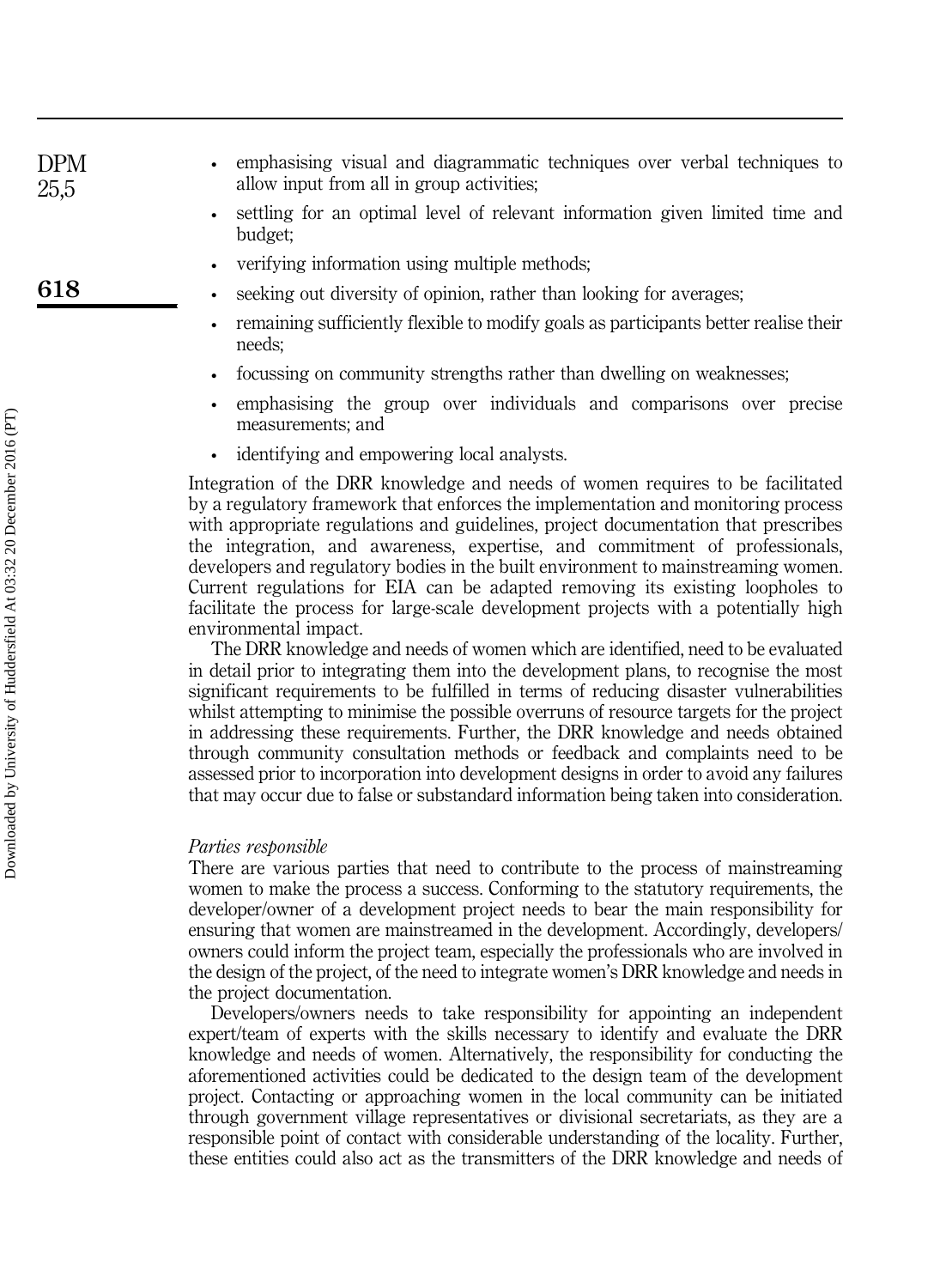women to the development planners or facilitators. In this context, religious leaders in the locality and public representatives are also useful sources of information and have the influence to seek information and action on the disaster vulnerabilities of women and to get women involved in the process.

The next stage for mainstreaming women, i.e. integrating DRR knowledge and needs of women into the development, is inevitably the responsibility of the design team. However, the conformity to the standards in implementing the process needs to be monitored by the relevant regulatory entity which is centrally responsible for the process. In addition, parties such as academia and research community are responsible for raising awareness about the process and populating the knowledge. Accordingly, it is clear that the process incorporates the involvement of various parties. Table I demonstrates a list of responsible parties with their associated roles.

#### Required resources

A successful implementation of the process of mainstreaming requires adequate resources in terms of funds, time and expertise. However, the amount of time and funds spent to mainstream women varies upon the nature of each development project and the project objectives. Further, allocating adequate time and funds to mainstreaming women is a factor which depends on the commitment to and awareness of the process of project developers and owners.

#### Expertise required

Facilitators. Having appropriate expertise to conduct the process of mainstreaming women into DRR in the BE is significant to obtaining successful results from the process. In particular, facilitators who approach women in the local community to capture the DRR knowledge and needs through community consultation methods are required to be skilful in establishing initial contact and developing trust with ordinary women in society. Therefore, facilitators need to possess significant people skills for conducting the direct identification of DRR knowledge and needs through consultation methods.

Furthermore, employing female facilitators is preferable to using male facilitators to capture DRR knowledge and needs directly from women using participatory methods because women in the community may find it more comfortable talking to women about their experiences of former disasters or their DRR needs. In addition, Cronin et al. (2004) identify the following features of good facilitators of participatory approaches and they can be considered in selecting facilitators for identifying the DRR knowledge and needs:

- taking a measured and patient approach, whose tone helps establish effective lines of communication with the community groups;
- balancing between facilitating participatory activities and letting local people run them alone; and
- recognising and self-correcting dominating behaviour.

Further, facilitators of participatory methods need to possess considerable background knowledge about the development projects and also about DRR and disaster vulnerabilities because this aids extraction of more productive information from women whilst, simultaneously, allowing the facilitators to define the most relevant data during the discussions.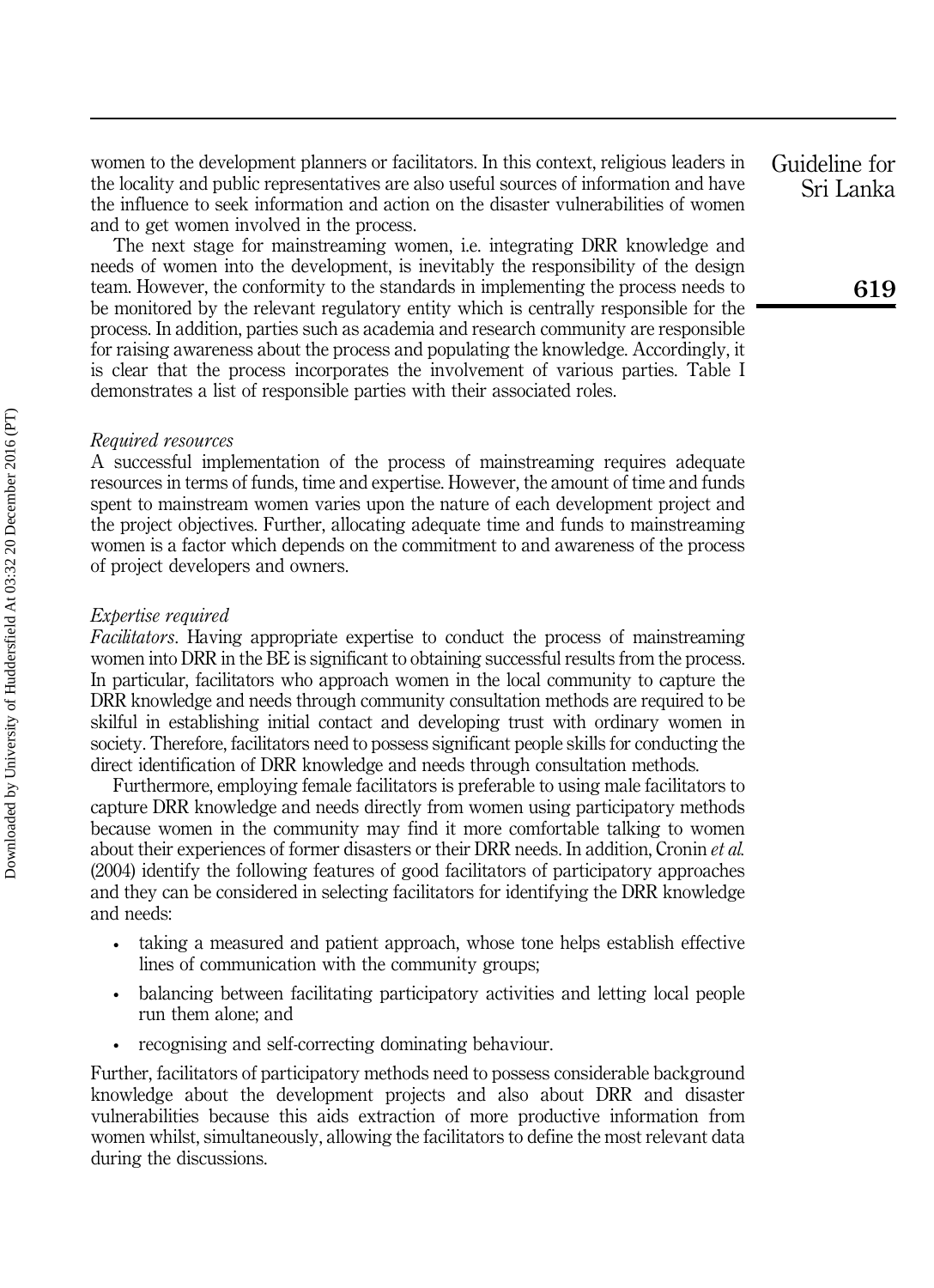| DPM<br>25,5                     | Responsible party                                                                                                                           | Role                                                                                                                                                                                                                                                                                                                                                                                                                                                                                                                                                          |  |  |
|---------------------------------|---------------------------------------------------------------------------------------------------------------------------------------------|---------------------------------------------------------------------------------------------------------------------------------------------------------------------------------------------------------------------------------------------------------------------------------------------------------------------------------------------------------------------------------------------------------------------------------------------------------------------------------------------------------------------------------------------------------------|--|--|
| 620                             | Government authorities (Ministries –<br>Construction, Disaster Management, Women's<br>Affairs; other authorities - DMC, UDA,<br>NBRO, etc.) | Formulating policies and protocols (regulations,<br>guidelines, etc.) for mainstreaming women into DRR<br>in the built environment<br>Monitoring protocols and required standards in<br>development activities to ensure they are met<br>Educating children by modifying school curriculums                                                                                                                                                                                                                                                                   |  |  |
|                                 |                                                                                                                                             | to incorporate the importance of mainstreaming<br>women<br>Training and development/modification of higher<br>education/vocational education curriculums to<br>develop professional expertise related to the social<br>components of DRR for mainstreaming women into<br>DRR in the built environment<br>Raising public awareness of processes such as<br>mainstreaming women into DRR in the built<br>environment                                                                                                                                            |  |  |
|                                 | Local authorities                                                                                                                           | Studying the risks and vulnerabilities of the locality<br>and its community women<br>Ensuring the DRR needs and knowledge of local<br>women are addressed in development through the<br>building approval process                                                                                                                                                                                                                                                                                                                                             |  |  |
|                                 | Divisional secretariat/government<br>representatives at village level                                                                       | Acting as a point of contact for government<br>authorities and/or parties involved in a development,<br>to get an initial idea about the locality, its risks and<br>vulnerabilities and approaching local women to<br>capture their DRR knowledge and needs<br>Representing the interests of the local community<br>and different groups, such as women                                                                                                                                                                                                       |  |  |
|                                 | Academia and the scientific community                                                                                                       | Researching DRR knowledge and needs of women<br>and ways of implementing mainstreaming of women<br>into DRR in the built environment<br>Developing guidelines for mainstreaming women<br>Raising awareness of various public groups by<br>dissemination of research findings<br>Counselling relevant parties, including government<br>bodies, through advisory committees on mainstreaming<br>women into DRR in the built environment<br>Developing repositories containing useful information<br>on mainstreaming women into DRR in the built<br>environment |  |  |
|                                 | Construction stakeholders (developers/owners,<br>construction professionals, building<br>contractors)                                       | Acknowledging the importance of integrating DRR<br>knowledge and needs of community women<br>Ensuring DRR knowledge and needs of women are<br>integrated into development activities by conforming<br>to relevant regulations, standards and guidelines                                                                                                                                                                                                                                                                                                       |  |  |
| Table I.<br>Parties responsible | Public community women                                                                                                                      | Ensuring their DRR knowledge and needs are<br>addressed in development and development activities<br>Participating in DRR initiatives (community<br>consultations, etc.) when necessary and voicing their<br>view point                                                                                                                                                                                                                                                                                                                                       |  |  |
| for mainstreaming<br>women      |                                                                                                                                             | (continued)                                                                                                                                                                                                                                                                                                                                                                                                                                                                                                                                                   |  |  |

(continued )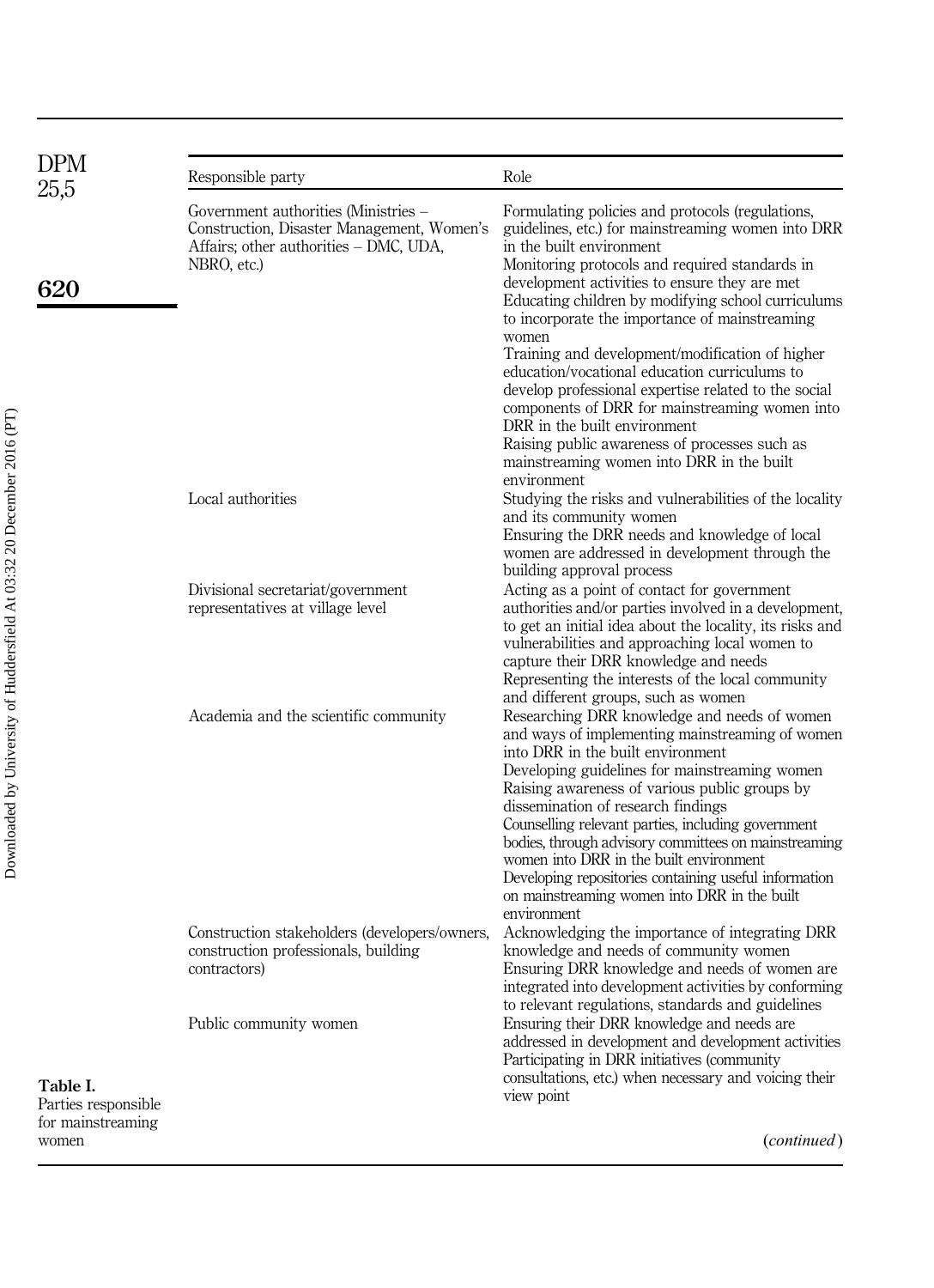| Responsible party      | Role                                                                                                                                       | Guideline for<br>Sri Lanka |
|------------------------|--------------------------------------------------------------------------------------------------------------------------------------------|----------------------------|
| Public representatives | Representing the DRR knowledge and needs of the                                                                                            |                            |
|                        | local community women                                                                                                                      |                            |
|                        | Influencing the relevant authorities and parties<br>responsible for development activities using their                                     |                            |
|                        | political power to integrate DRR knowledge and<br>needs of women                                                                           |                            |
| Religious leaders      | Acting as a point of contact for government<br>authorities and/or parties involved in a development                                        |                            |
|                        | to obtain an initial idea about the locality, its risks<br>and vulnerabilities                                                             |                            |
|                        | Representing the DRR knowledge and needs of the<br>local community women                                                                   |                            |
|                        | Encouraging the local community women to impart<br>their knowledge of DRR and their needs and to<br>participate in community consultations |                            |
| Networks of NGOs       | Contributing to mainstreaming women in DRR in the<br>built environment using their knowledge and<br>expertise of the subject               |                            |
|                        | Representing the DRR knowledge and needs of the<br>local community women                                                                   | Table I.                   |

Professionals involved in designing and planning the built environment. The design teams of development projects need to be knowledgeable about DRR in the BE and different types of disaster vulnerabilities when producing designs sensitively to match the requirements of a certain locality, to understand the significance of integrating DRR knowledge and needs of women and to choose the most critical requirements to be incorporated among the needs and knowledge identified. Possessing the relevant knowledge and experience can prevent people in the local community trying to manipulate DRR knowledge and needs to fulfil their personal intentions which was also identified as a barrier to mainstream women. Therefore, the experience of professionals in relation to DRR knowledge and needs of the local community, and in particular, women, is important in implementing mainstreaming women.

The required expertise that the professionals and facilitators need to implement the process of mainstreaming women demonstrates the significance of the knowledge in relation to the process of mainstreaming women and the DRR knowledge and needs of women. Therefore, the next section guides on how to communicate and popularise the relevant knowledge in order to gain desired results from the process.

#### Appropriate stages

The most preferable time scale to identify the DRR knowledge and needs of women is at the initial stages of designing the development project because it provides the flexibility to adjust the plans depending on the information that is received from the process. However, it is important to complete the preliminary designs of the development prior to identifying DRR knowledge and needs, since it facilitates the understanding of the impact of the development more comprehensively, whilst assisting the facilitators to explain the nature of the development to women,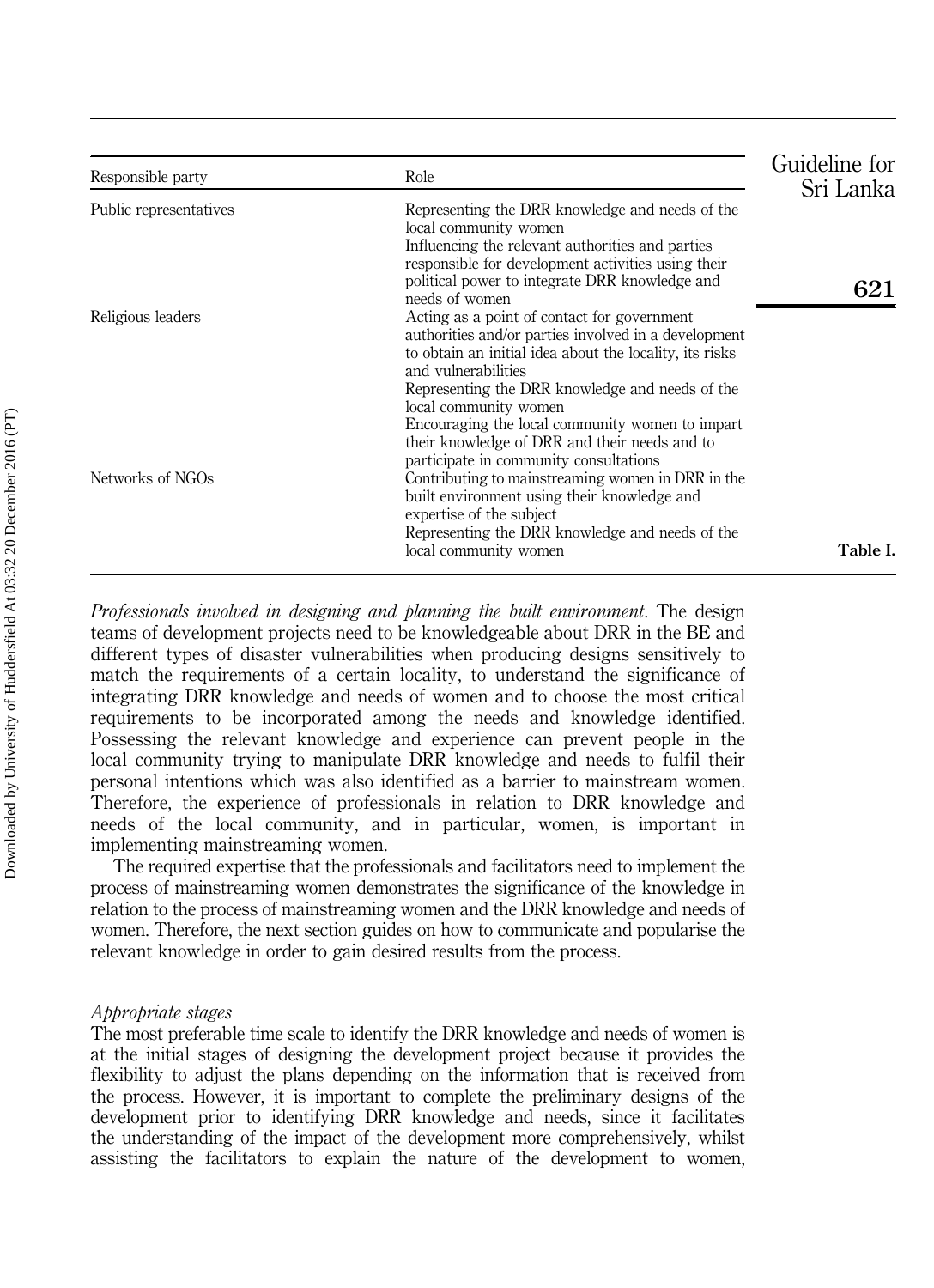if participatory methods are to be utilised to capture DRR knowledge and needs. Accordingly, if the duration of a development project is divided into four phases, namely, preliminary, pre-construction, construction and post-construction (Bosher et al., 2007), the most suitable phase for DRR knowledge and needs identification is the pre-construction phase.

#### Challenges for mainstreaming women

Following factors have been recognised from the interview responses as the main challenges to establishing and implementing a successful process of mainstreaming women into DRR in the built environment in Sri Lanka.

Regulatory loopholes which hinder proper implementation of the process was indicated as the main challenge including inadequate regulations and guidelines to regulate and guide a similar process, weaknesses in local governments who are responsible for most of the planning approvals and poor implementation of impact assessments (e.g. EIA). P4 mentioned that "documentation ensuring peoples' voices are heard can be easily manipulated" suggesting that the process of mainstreaming women could be limited only to a paper exercise. Relatedly, A2 emphasised that it is difficult to successfully implement any process without proper regulatory enforcement. Poor coordination between relevant institutions was indicated as one of the reasons for regulatory loopholes in the country. It was viewed as a reason which leads to isolated policies which are less effective in implementing DRR related activities. Low priority given to DRR by the general public and by the other responsible parties was also viewed as hindrance to poor implementation of impact assessments, community consultations and vulnerability/risk/capacity analysis.

Disparity between academia and other responsible authorities which leads to ignore guidelines, recommendations and useful scientific information generated by the academia which are able to facilitate the process was indicated as another barrier. P3 suggested that the regulatory framework in the country fail to receive the input of the rich information that is available in the country regarding DRR making the frameworks less comprehensive. The respondent mentioned that "there is a lot of very good information within academia, case history and empirical experience of relevant professionals but integrating them into regulatory frameworks is quite weak". Similarly, mismanagement of useful information on DRR in the built environment, DRR knowledge and needs of women and processes of community integration available in the country due to unavailability of a single repository for such data was also mentioned as a challenge that needs to overcome in order to implement mainstreaming women successfully.

Further, resource limitations such as lack of funds, inadequate human resources, in particular expertise in the social components of DRR and time constraints associated with completing development projects were identified as factors which make developers reluctant to consider women's DRR knowledge and needs. Resource limitations could also lead to inadequate vulnerability/risk/capacity analysis conducted in the built environment that can facilitate identifying women's DRR knowledge and needs which was perceived as another barrier.

In addition, inappropriate community intervention which includes inadequate useful input from the community women, interruptions to development activities due to lack of understanding about the activities and people in the local community trying to manipulate DRR knowledge and needs to achieve their personal intentions was also viewed as a barrier. PM1 believed overwhelming participation of community women

622

DPM 25,5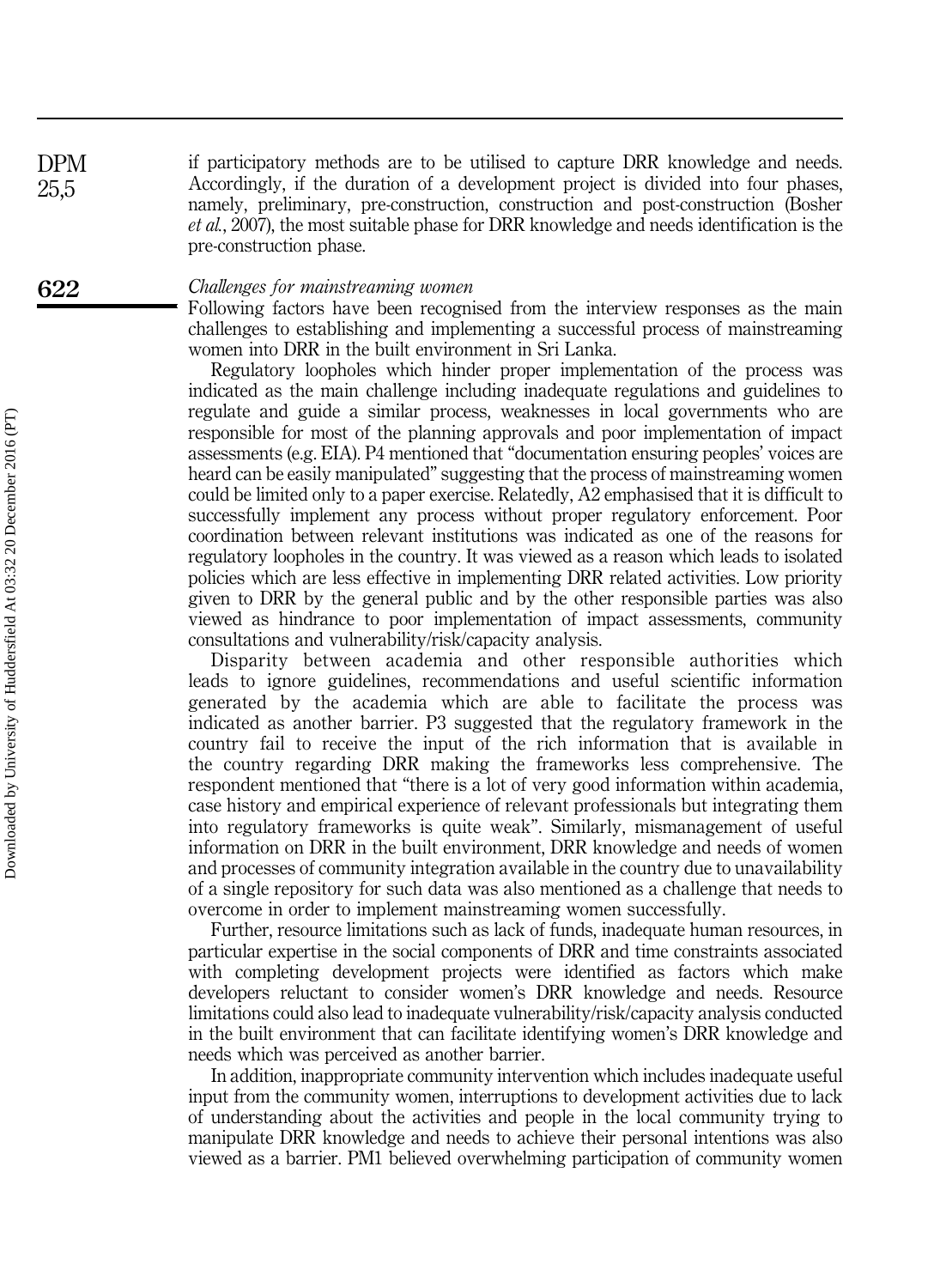could also be a barrier because satisfying a variety of needs is not feasible with a limited amount of resources available. On the other hand, it was stated that the community in general has low power to influence development activities due to the political, economic and cultural factors and this contributes for the authorities to ignore community consultations.

Culture was viewed as a factor which hinders women in particular voicing their DRR knowledge and needs. In this regard, P1 mentioned that "the culture of Sri Lanka is that they just accept a lot of things, they do not fight against". It was indicated that Sri Lankan women is a difficult group to persuade into providing their views of DRR due to their cultural mindset.

Non-cohesive planning and construction in the built environment that hinders generating location and community sensitive development designs which integrates women's DRR knowledge and needs was also identified as a challenge. It was further stated by the interviewees it is a common practice to accelerate the phases of planning and designing of a construction projects to meet the requirements of the funding bodies and the clients thereby overlooking some significant details such as risks of disasters and disaster vulnerabilities of the specific project.

Hence, the aforementioned challenges need to be overcome or minimised in order to implement the process of mainstreaming women successfully. The most frequently mentioned challenges by the respondents are regulatory loopholes and resource limitations among the aforementioned factors. Thus, they can be considered as the two most common barriers that can hinder the process of mainstreaming women into DRR in Sri Lanka. However, the barriers which were discussed do not act in isolation and they are interconnected with each other. For example, inadequate community consultations conducted prior to development activities that could facilitate identifying women's DRR knowledge and needs is a barrier to mainstreaming women and this could be a result of one or more factors among loopholes in the regulatory system, unavailability of necessary resources, lack of awareness of community women and the low level of power the community women in Sri Lanka has over intervening in development decisions. The interconnectivity intensifies the challenge of overcoming the barriers.

#### Improving the process of mainstreaming women

Mainstreaming women into DRR in the built environment is a process which is new to Sri Lanka. As demonstrated in the previous section, there are various challenges that need to overcome to promote and establish the process in the country. Therefore, this section presents ways of promoting the process of mainstreaming women into DRR in the BE based on the barriers identified.

The most commonly suggested way for improvement was to strengthen the regulatory framework which governs DRR in Sri Lanka. As elaborated in the earlier data category, weaknesses in the existing regulatory system was seen to be a major hindrance to successful DRR in the BE. Therefore, the majority of the respondents shared the view that the country needs a more comprehensive regulatory system.

In this context, A1, PM1 and PM3 mentioned an important procedure called disaster impact assessment (DIA) that has been proposed for integration into the current EIA process in order to specifically address the impact of disasters on new developments. The respondents thought a specific procedure to assess disaster risks, like DIA, is significant to achieving DRR in the BE.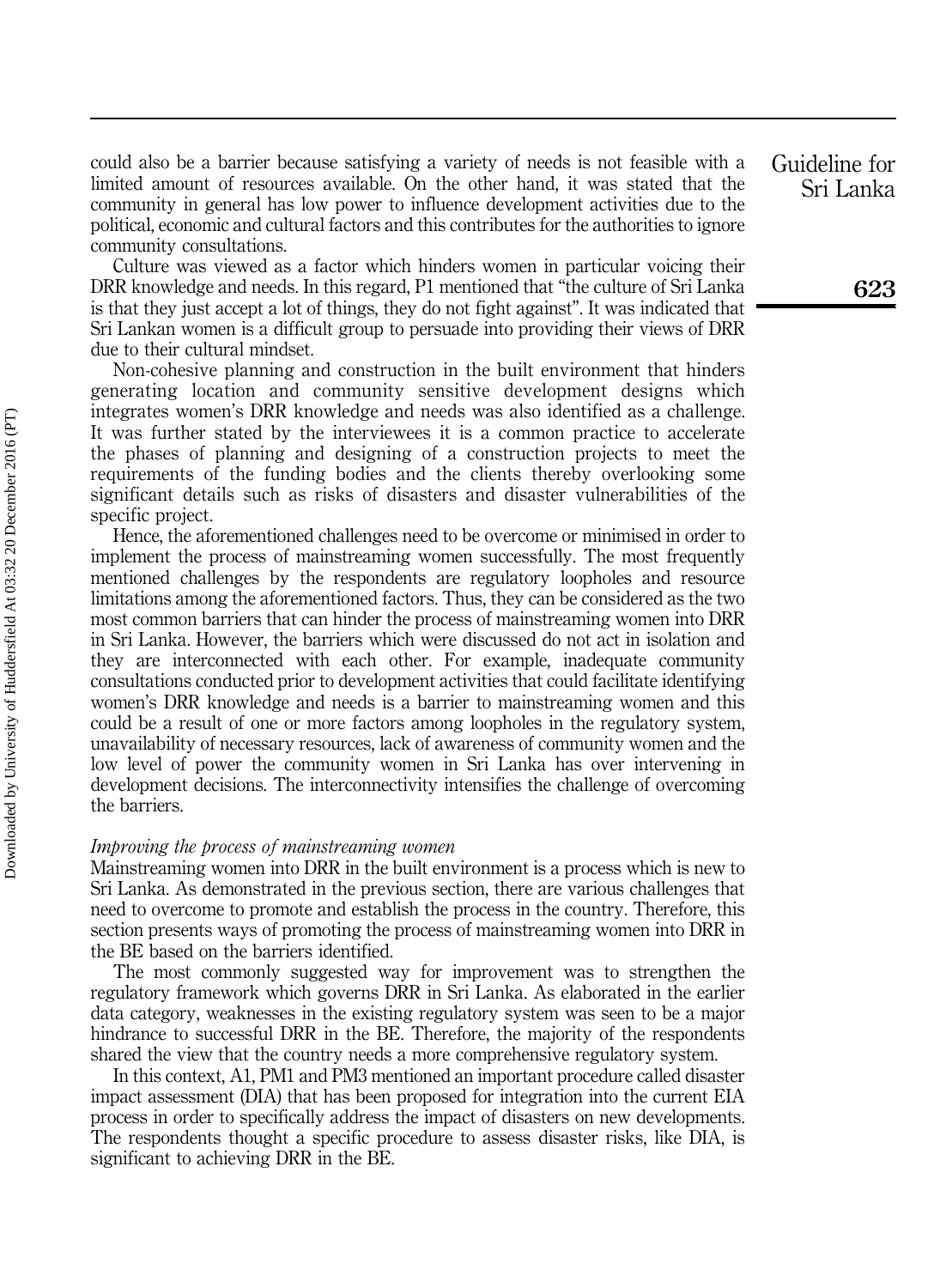As demonstrated earlier, one of the major barriers to the process of mainstreaming women is resource limitations. Therefore, the respondents suggested that the built environment in Sri Lanka needs to overcome this barrier and by obtaining sufficient resources such as adequate financial allocations to conduct the process successfully. However, it was indicated that the resources are required to be not only adequate in amount but also in an appropriate state in order to bring the desirable outcomes. In particular, appropriate human resources with correct expertise were seen as vital in order to implement the process within the expected budget and time scales of a development project. In this context, P3 thought the country needs an improved system to utilise the human resources which are already available in the country. He added his views:

I believe that the bigger INGOs and the bigger players should utilise the grass root local NGOs and local groups far more in programme integration and development.

Further, PM2 and A2 indicated that it is necessary to ensure that the regulations are properly enforced in order to improve DRR in the built environment. In addition, P3 believed that extra efforts need to be taken in order to incorporate the important information available within academia, empirical experience and case history into the guidelines and regulations available for DRR in order to make the regulatory framework more comprehensive. It was said that academia has a responsibility to influence government institutions to formularise the useful information available in order to improve the current regulations.

Further, educating and raising awareness of the process among all stakeholders including the local community, women and also school children who can effectively convey the message of the advantages of the process to the wider community through their families were seen as a way of improving the process. Education was considered to be an important mode for communicating the message of the process and the associated information such as the importance of incorporating DRR knowledge and the needs of people to various parties such as construction professionals, school children and various social groups. PM3 believed educating children is particularly important because they are able to carry the message to their parents. A2 thought promoting mainstreaming women requires an attitude change across the parties who are engaged in DRR and also the public which could be triggered through education. On the other hand, P1 suggested that following a comprehensive identification process, DRR knowledge and the needs of people can be integrated into the DRR related curriculum and make them available as general knowledge thereby over time easing the procedures.

Raising awareness of ordinary people on DRR in the built environment, in this context and women's awareness in particular, was illustrated as an important measure to promote their contribution to the process of mainstreaming women. It was indicated that raising awareness of people needs to be coupled with effective communication in order to ensure that people are not overloaded with complicated information leading them to ignore the important facts. The importance of simplified guidelines and leaflets to raise awareness among people was emphasised.

It was also suggested that establishment of more gender focussed NGOs could facilitate mainstreaming women. It was indicated that such organisations could support the process by becoming involved in capturing women's DRR knowledge and needs and by monitoring the process with the help of their expertise. In a similar vein, it was suggested that there should be more programmes that specifically focus on women and their disaster vulnerabilities to promote and facilitate incorporating their

624

DPM 25,5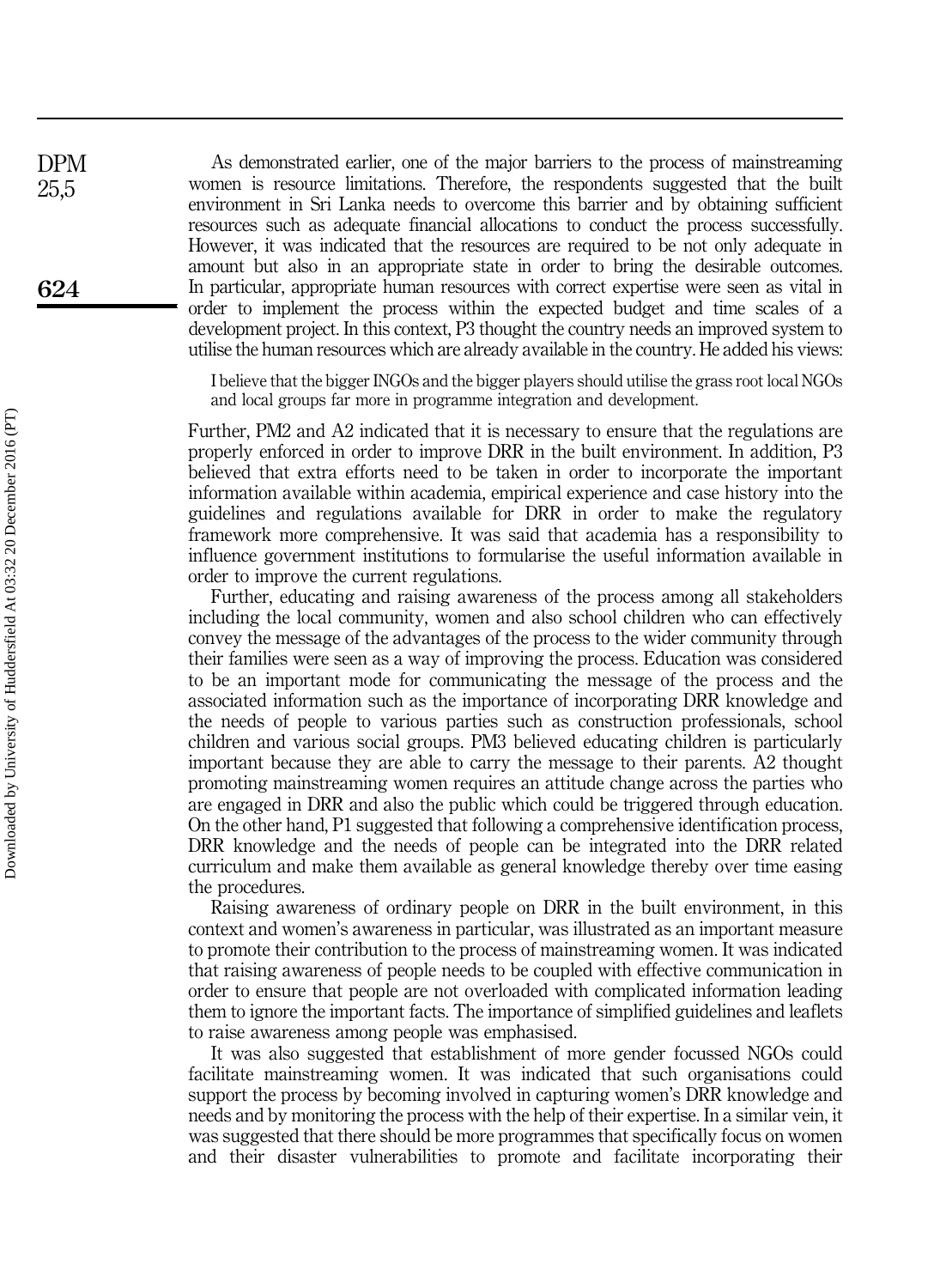DRR knowledge and needs into development activities in the built environment. Therefore, empowerment of community women to provide a powerful voice that can influence development decisions in the built environment.

Having presented the guideline for mainstreaming women into DRR in the built environment in Sri Lanka, the paper moves to its conclusions in the next section.

#### Conclusions

The significance of recognising the needs and knowledge of women and considering them in DRR in the built environment was highlighted by the adverse effects to women caused by the 2004 Indian Ocean tsunami. The impacts urged the necessity of incorporating a gender perspective into DRR in the built environment in Sri Lanka. A guideline was developed in order to facilitate the process of mainstreaming women in DRR in the built environment in the country identifying factors influencing the process, the main steps of the process, parties responsible, required resources, the nature of expertise required, appropriate stages of a development project in the built environment which the process needs to be conducted, barriers to the process and the ways which the process could be improved.

Mainstreaming women into DRR in the built environment is a context sensitive process which depend on various factors such as social, economic, political and environmental conditions of a particular community. It involves two main steps, i.e. identifying DRR-related knowledge and needs of women and integrating the DRR-related knowledge and needs of women into the DRR process in the built environment. The parties who are most responsible to implement the process are the developers and professional who are engaged in a development project in the built environment, and the national and local government authorities who are responsible to regulate the process. In addition, parties such as academia and scientific community, community women and general public, religious and community leaders and public representatives all have roles to play in making the process a success and achieving desired outcomes out of it. The most suitable stage to mainstream women into DRR in the built environment is the pre-construction phase of a development project. The two major barriers for the process of mainstreaming women into DRR in the built environment are regulatory loopholes and the non-availability of required resources.

This study could be extended in the future to develop a more comprehensive set of DRR knowledge and needs of women to strengthen the guideline by conducting a research which gathers primary data on DRR knowledge and needs from women in the community in relation to different types of development projects in the built environment.

#### References

- Asian Disaster Preparedness Centre (ADPC) (2011), "Mainstreaming disaster risk reduction in site planning of Aislaby and St. Clair's Estate Housing Projects Managed by National Housing Development Authority", Asian Disaster Preparedness Centre, Bangkok.
- APWLD (2005), "Why are women more vulnerable during disasters? Violations of women's human rights in the tsunami aftermath", Asia Pacific Forum on Women, Law and Development, Chiangmai.
- Ariyabandu, M.M. (2009), "Sex, gender and gender relations in disasters", in Enarson, E. and Chakrabarti, P.G.D. (Eds), [Women, Gender and Disaster](http://www.emeraldinsight.com/action/showLinks?crossref=10.4135%2F9788132108078.n1) – Global Issues and Initiatives, Sage Publications India Pvt Ltd, New Delhi, pp. 5-17.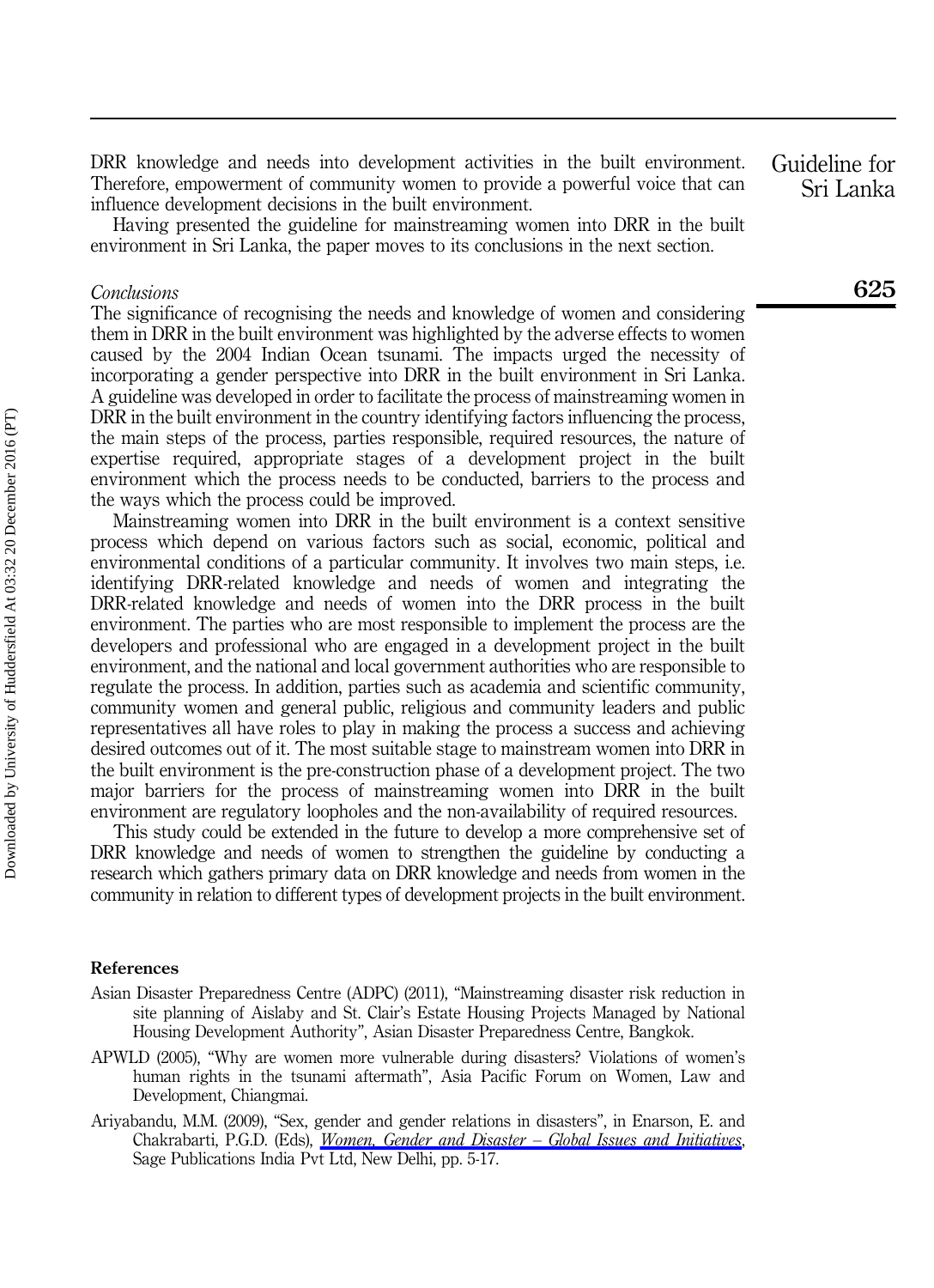| DPM<br>25,5 | Benson, C. and Twigg, J. (2007), Tools for Mainstreaming Disaster Risk Reduction: Guidance<br>Notes for Development Organisations, International Federation of Red Cross and Red<br>Crescent Societies/ProVention Consortium, Geneva.                                                               |
|-------------|-----------------------------------------------------------------------------------------------------------------------------------------------------------------------------------------------------------------------------------------------------------------------------------------------------|
|             | Bosher, L., Dainty, A., Carrillo, P. and Glass, J. (2007), "Built-in resilience to disasters: a<br>pre-emptive approach", <i>Engineering, Construction and Architectural Management</i> , Vol. 14<br>No. 5, pp. 434-446.                                                                            |
| 626         | Braun, V. and Clarke, V. (2006), "Using thematic analysis in psychology", <i>Qualitative Research in</i><br>Psychology, Vol. 3 No. 2, pp. 77-101.                                                                                                                                                   |
|             | Cronin, S.J., Gaylord, D.R., Charley, D., Alloway, B.V., Wallez, S. and Esau, J.W. (2004),<br>"Participatory methods of incorporating scientific with traditional knowledge for volcanic<br>hazard management on Ambae Island, Vanuatu", Bulletin of Volcanology, Vol. 66 No. 7,<br>pp. 652-668.    |
|             | Disaster Management Centre – Sri Lanka (2005), Towards a Safer Sri Lanka – A Roadmap for<br>Disaster Risk Management, Disaster Management Centre, Ministry of Disaster<br>Management, Colombo.                                                                                                      |
|             | Enarson, E. and Meyreles, L. (2004), "International perspectives on gender and disaster:<br>differences and possibilities", <i>International Journal of Sociology and Social Policy</i> , Vol. 24<br>Nos 10-11, pp. 49-93.                                                                          |
|             | Gender and Disaster Network (2009), "A contribution to the 2009 ISDR global assessment report<br>on disaster risk reduction", Gender and Disaster Network, available at: www.fire.uni-<br>freiburg.de/Manag/gender%20docs/UNISDR-Summary-of-Gender-&-DRR-worldwide.pdf<br>(accessed 10 April 2013). |
|             | Ginige, K., Amaratunga, D. and Haigh, R. (2009), "Gender mainstreaming in disaster<br>reduction: why and how?", <i>Disaster Prevention and Management</i> , Vol. 18 No. 1,<br>pp. 23-34.                                                                                                            |
|             | Ginige, K., Amaratunga, D. and Haigh, R. (2014), "Tackling women's vulnerabilities through<br>integrating a gender perspective into disaster risk reduction in the built environment",<br><i>Procedia Economics and Finance</i> , Vol. 18 No. 1, pp. 327-335.                                       |
|             | Haigh, R. and Amaratunga, D. (2010), "An integrative review of the built environment discipline's<br>role in the development of society's resilience to disasters", <i>International Journal of Disaster</i><br><i>Resilience in the Built Environment</i> , Vol. 1 No. 1, pp. 11-24.               |
|             | Kodithuwakku, D.C. (2004), "The environmental impact assessment process in Sri lanka", available<br>at: http://sarid.net/sarid-journal/2004-Kodituwakku.pdf (accessed 12 November 2012).                                                                                                            |
|             | Kottegoda, S. (2011), "Mainstreaming gender in disaster management policy: key issues and<br>challenges in the Asia-Pacific region", available at: www.apww-slwngof.org/index.php?<br>option=com_content&view=article&id=88 (accessed 8 April 2013).                                                |
|             | Max Lock Centre (2009), The Built Environment Professions in Disaster Risk Reduction and<br>Response - A Guide for Humanitarian Agencies, University of Westminster, MLC Press,<br>London.                                                                                                          |
|             | Ofori, G. (2002), "Construction industry development for disaster prevention and response",<br>i-Rec Information & Research for Reconstruction $-$ IF Research Group, Improving<br>Post Disaster Reconstruction in Developing Countries, University of Montreal, 23-25 May,<br>pp. 1-21.            |
|             | UNDP (2012), "About Sri Lanka", available at: www.lk.undp.org/content/srilanka/en/home/<br>countryinfo/ (accessed 15 June 2014).                                                                                                                                                                    |
|             | United Nations Economic and Social Council (1997), "Mainstreaming the gender perspective into<br>all policies and programmes in the United Nations system", available at: www.un.org/                                                                                                               |

[womenwatch/osagi/pdf/ECOSOCAC1997.2.PDF](www.un.org/womenwatch/osagi/pdf/ECOSOCAC1997.2.PDF) (accessed 18 June 2007).